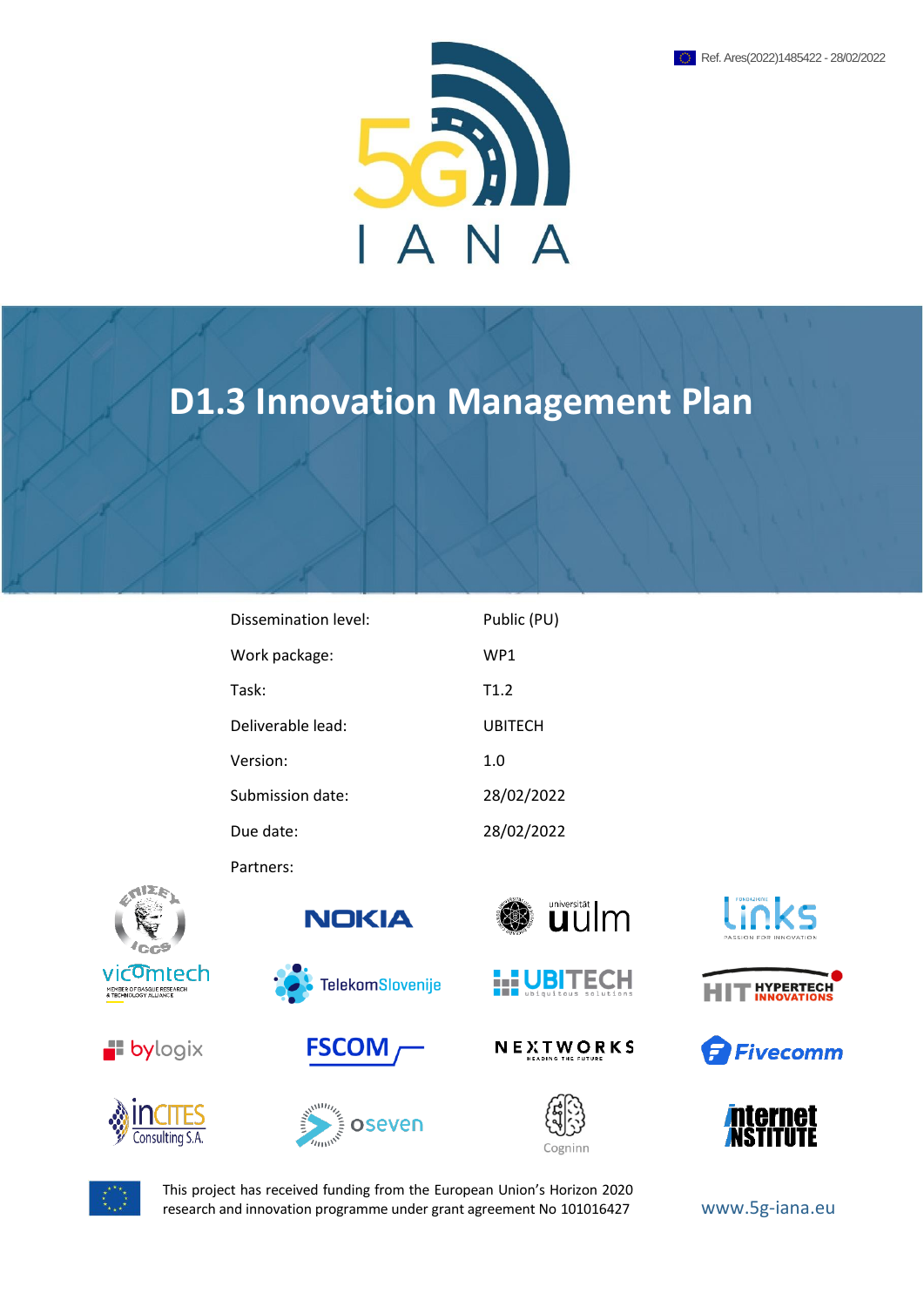



## **Authors**

| Authors in alphabetical order |                |                                        |  |
|-------------------------------|----------------|----------------------------------------|--|
| Name                          | Organisation   | Email                                  |  |
| Alexis Aivaliotis             | O7             | aaivaliotis@oseven.io                  |  |
| Dimitris Klonidis             | <b>UBITECH</b> | dklonidis@ubitech.eu                   |  |
| Edoardo Bonetto               | <b>LINKS</b>   | edoardo.bonetto@linksfoundation.com    |  |
| Francesca Moscatelli          | <b>NXW</b>     | f.moscatelli@nextworks.it              |  |
| George Karagiannopoulos       | <b>HIT</b>     | g.karagiannopoulos@hit-innovations.com |  |
| Konstantinos Katsaros         | <b>ICCS</b>    | konstantinos.katsaros@iccs.gr          |  |
| Marcos Nieto                  | <b>VICOM</b>   | mnieto@vicomtech.org                   |  |
| Markus Wimmer                 | <b>NOKIA</b>   | markus.wimmer@nokia.com                |  |
| Peter Schmitting              | <b>FSCOM</b>   | peter.schmitting@fscom.fr              |  |
| Petros Fortsakis              | 07             | pfortsakis@oseven.io                   |  |
| Rudolf Sušnik                 | <b>ININ</b>    | rudolf.susnik@iinstitute.eu            |  |
| <b>Thanos Xirofotos</b>       | <b>UBITECH</b> | txirofotos@ubitech.eu                  |  |
| Vasilis Sourlas               | <b>ICCS</b>    | v.sourlas@iccs.gr                      |  |

## **Control sheet**

| Version history |            |                                  |                                                     |
|-----------------|------------|----------------------------------|-----------------------------------------------------|
| Version         | Date       | Modified by                      | Summary of changes                                  |
| 0.1             | 11/02/2022 | D. Klonidis, T. Xirofotos (UBI)  | Deliverable structure. Table formats and            |
|                 |            |                                  | organisation of required feedback from partners.    |
| 0.2             | 18/02/2022 | M. Wimmer (NOKIA)                | Inputs to tables 2-A, 2-B and 3-A.                  |
|                 |            | F. Moscatelli (NXW)              |                                                     |
|                 |            | P. Schmitting (FSCOM)            |                                                     |
|                 |            | P. Fortsakis, A. Aivaliotis (O7) |                                                     |
|                 |            | R. Sušnik (ININ)                 |                                                     |
|                 |            | G. Karagiannopoulos (HIT)        |                                                     |
|                 |            | M. Nieto (VICOM)                 |                                                     |
|                 |            | E. Bonetto (LINKS)               |                                                     |
|                 |            | V. Sourlas, K. Katsaros (ICCS)   |                                                     |
| 0.3             | 21/02/2022 | D. Klonidis (UBI)                | Integration of received data. Editing of sections 2 |
|                 |            |                                  | and $3.$                                            |
| 0.4             | 22/02/2022 | D. Klonidis (UBI)                | Editing of section 1 and section 4. Presentation to |
|                 |            |                                  | 5G-IANA GA for feedback.                            |
| 0.5             | 22/02/2022 | D. Klonidis (UBI)                | Executive summary editing and corrections.          |
|                 |            |                                  | Version sent for review and Table 3-B update.       |
| 0.6             | 25/02/2022 | M. Wimmer (NOKIA)                | Updates in table 3-B.                               |
|                 |            | F. Moscatelli (NXW)              |                                                     |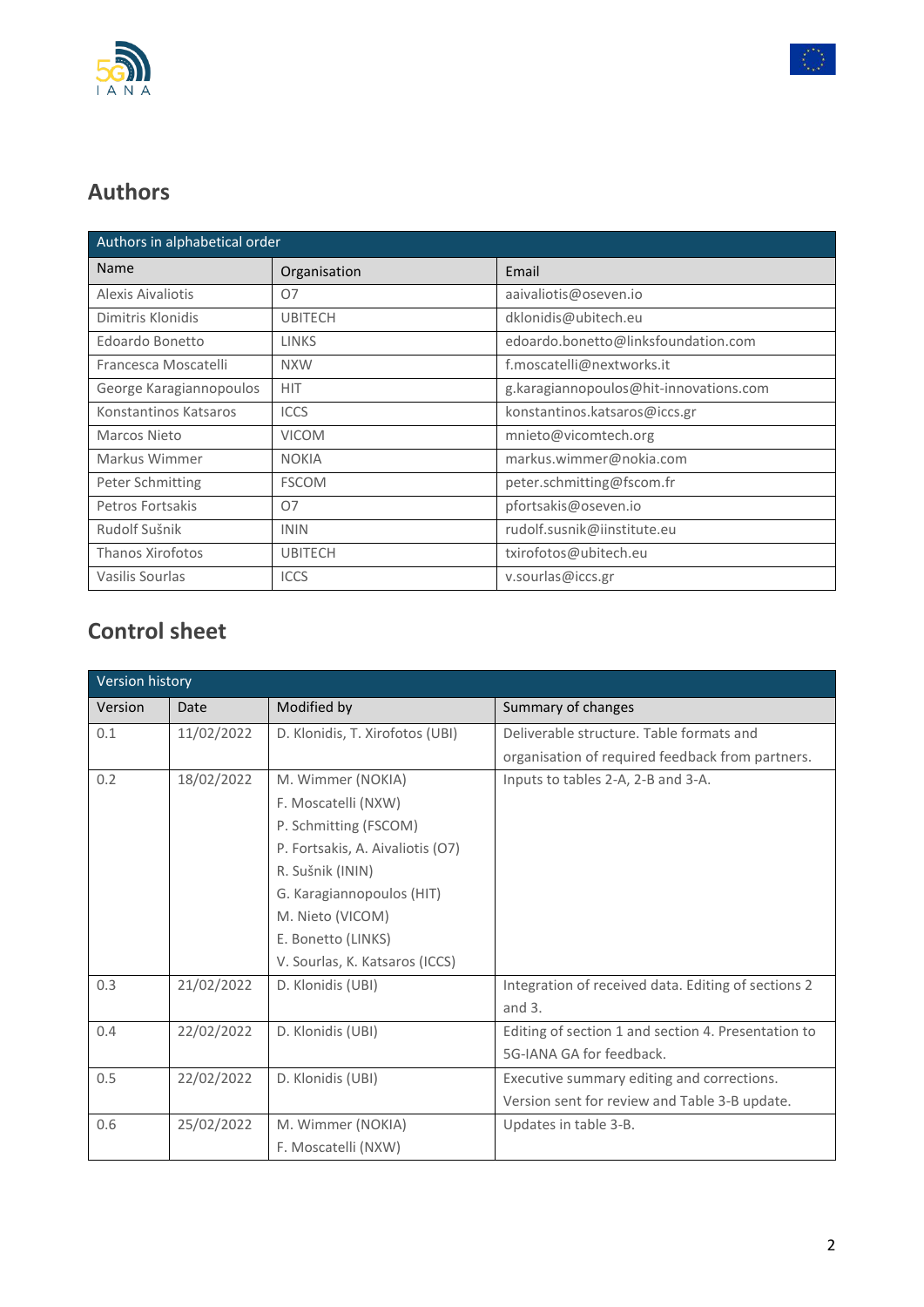



| Peer review       |                      |            |  |  |
|-------------------|----------------------|------------|--|--|
|                   | Reviewer name        | Date       |  |  |
| <b>Reviewer 1</b> | Marcos Nieto (VICOM) | 23/02/2022 |  |  |
| <b>Reviewer 2</b> | Eirini Liotou (ICCS) | 25/02/2022 |  |  |

## **Legal disclaimer**

*The information and views set out in this deliverable are those of the author(s) and do not necessarily reflect the official opinion of the European Union. The information in this document is provided "as is", and no guarantee or warranty is given that the information is fit for any specific purpose. Neither the European Union institutions and bodies nor any person acting on their behalf may be held responsible for the use which may be made of the information contained therein. The 5G-IANA Consortium members shall have no liability for damages of any kind including without limitation direct, special, indirect, or consequential damages that may result from the use of these materials subject to any liability which is mandatory due to applicable law. Copyright © 5G-IANA Consortium, 2021.*

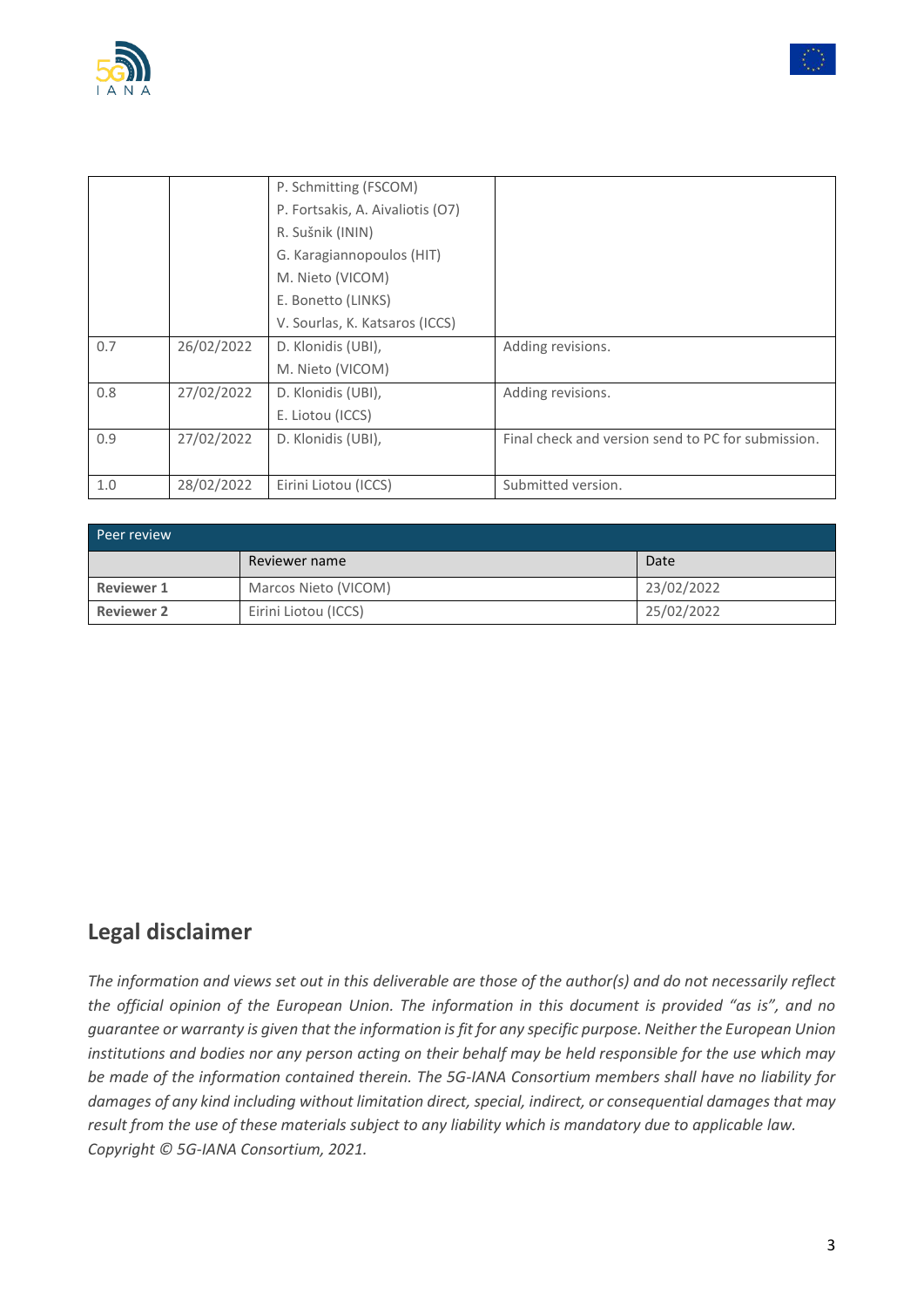



# <span id="page-3-0"></span>**TABLE OF CONTENTS**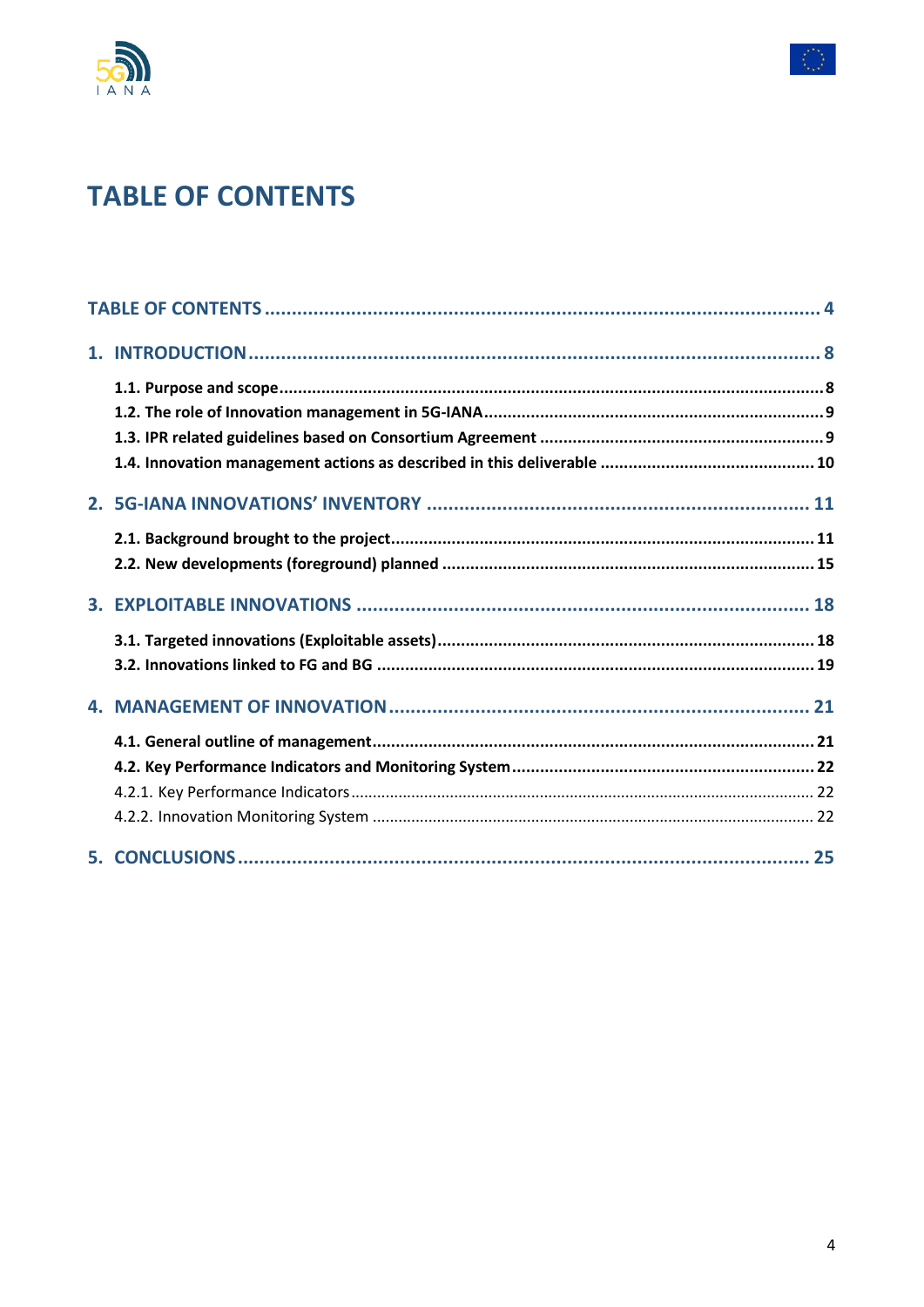

-



# **List of figures**

## **List of tables**

| Table 2-B: List of planned artefacts to be developed during the course of the project  15 |  |
|-------------------------------------------------------------------------------------------|--|
|                                                                                           |  |
|                                                                                           |  |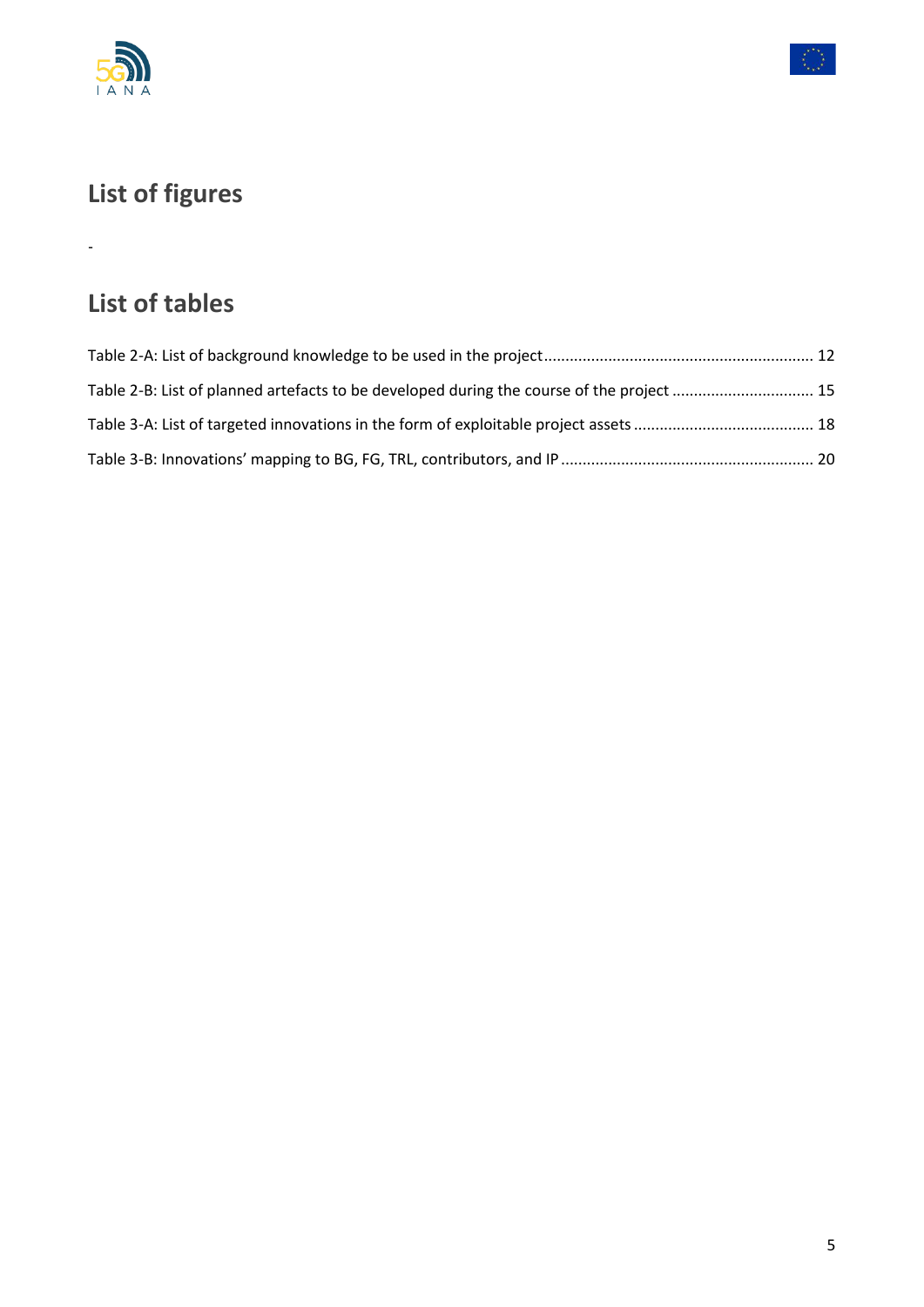



# **ABBREVIATIONS**

| <b>Abbreviation</b> | <b>Definition</b>                                |
|---------------------|--------------------------------------------------|
| 5G SA               | 5G Stand-Alone                                   |
| 5G NSA              | 5G Non-Stand-Alone                               |
| <b>AOEP</b>         | Automotive Open Experimental Platform            |
| <b>API</b>          | Application Programming Interface                |
| AR                  | <b>Augmented Reality</b>                         |
| CA                  | Consortium Agreement                             |
| DC                  | Data Centre                                      |
| <b>DML</b>          | Distributed Machine Learning                     |
| DoA                 | Description of Action                            |
| EC                  | <b>European Commission</b>                       |
| FFMpeg              | Fast Forward MPEG (Motion Picture Experts Group) |
| <b>FW</b>           | Fire Wall                                        |
| <b>IDS</b>          | Intrusion Detection System                       |
| IP                  | Intellectual Property                            |
| <b>IPS</b>          | Intrusion Prevention System                      |
| <b>ITS</b>          | <b>Intelligent Transport Systems</b>             |
| <b>KPI</b>          | Key Performance Indicator                        |
| LAN                 | Local Area Network                               |
| <b>MANO</b>         | Management and Orchestration                     |
| MEC                 | Multi-access Edge Computing                      |
| <b>MSO</b>          | Multi-domain service orchestrator                |
| <b>NDA</b>          | Non-Disclosure Agreement                         |
| <b>NFV</b>          | <b>Network Function Virtualisation</b>           |
| <b>NOD</b>          | NetApp Orchestration and Development (framework) |
| OBU                 | On Board Unit                                    |
| <b>OVM</b>          | On-Vehicle MANO                                  |
| PC                  | Project Coordinator                              |
| <b>REST</b>         | <b>REpresentational State Transfer</b>           |
| <b>RSU</b>          | Road Side Unit                                   |
| SM                  | Slice Manager                                    |
| <b>TAP</b>          | <b>Terminal Access Point</b>                     |
| TM                  | <b>Technical Manager</b>                         |
| TRL                 | <b>Technology Readiness Level</b>                |
| <b>VNF</b>          | Virtualised Network Function                     |
| <b>VR</b>           | <b>Virtual Reality</b>                           |
| <b>WAN</b>          | Wide Area Network                                |
| <b>WP</b>           | Work Package                                     |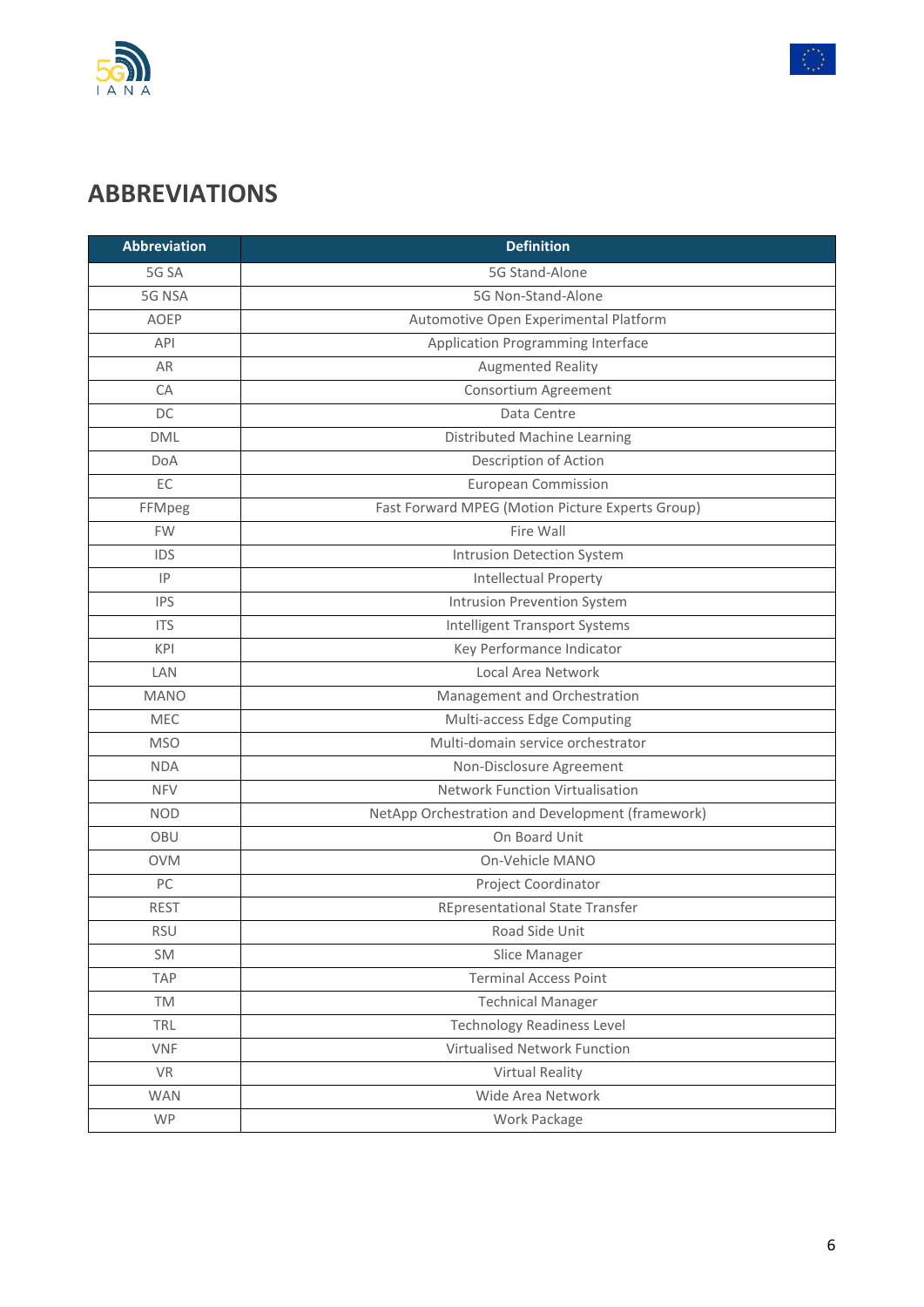



## **Executive Summary**

The main purpose of this deliverable is to provide an initial list of the targeted innovations by the project and to link the innovations to the background knowledge that is brought to the project and the foreground knowledge that is generated by the project activities. The goal is to prepare a clear list of the exploitable project innovations that will be used to set the main rules for the management of the innovation during the course of the project and in conjunction to the exploitation activities.

The project background is significantly extended with respect to the initially declared background in the consortium agreement. This expansion is the result of the planning work performed in the initial phase of the project and the definition of the development activities with respect to the building modules of the overall platform, the virtualised network functions in support of the NetApp deployments in the automotive sector, the application components for the targeted use cases and the additional algorithms for the distributed machine learning-based intelligence. Accordingly, the foreground knowledge is also specified with respect to the fields mentioned above, following the related definition activities for the system architecture and the functional elements of the platform and the use cases. Next, a list of potential innovations is extracted and linked to the background and foreground knowledge in 5G-IANA.

The innovation management actions and main procedures are finally defined, highlighting also the coordination role of the technical and innovation manager for the identification and update of the project innovations at a regular basis and in collaboration with the work package and task leaders of the technical project activities. The establishment of the innovation monitoring system is important to accurately follow the market trends and identify on time the true potentials of the developed work within 5G-IANA.

It is noted that the contents of this deliverable will be re-evaluated and updated at a plenary level.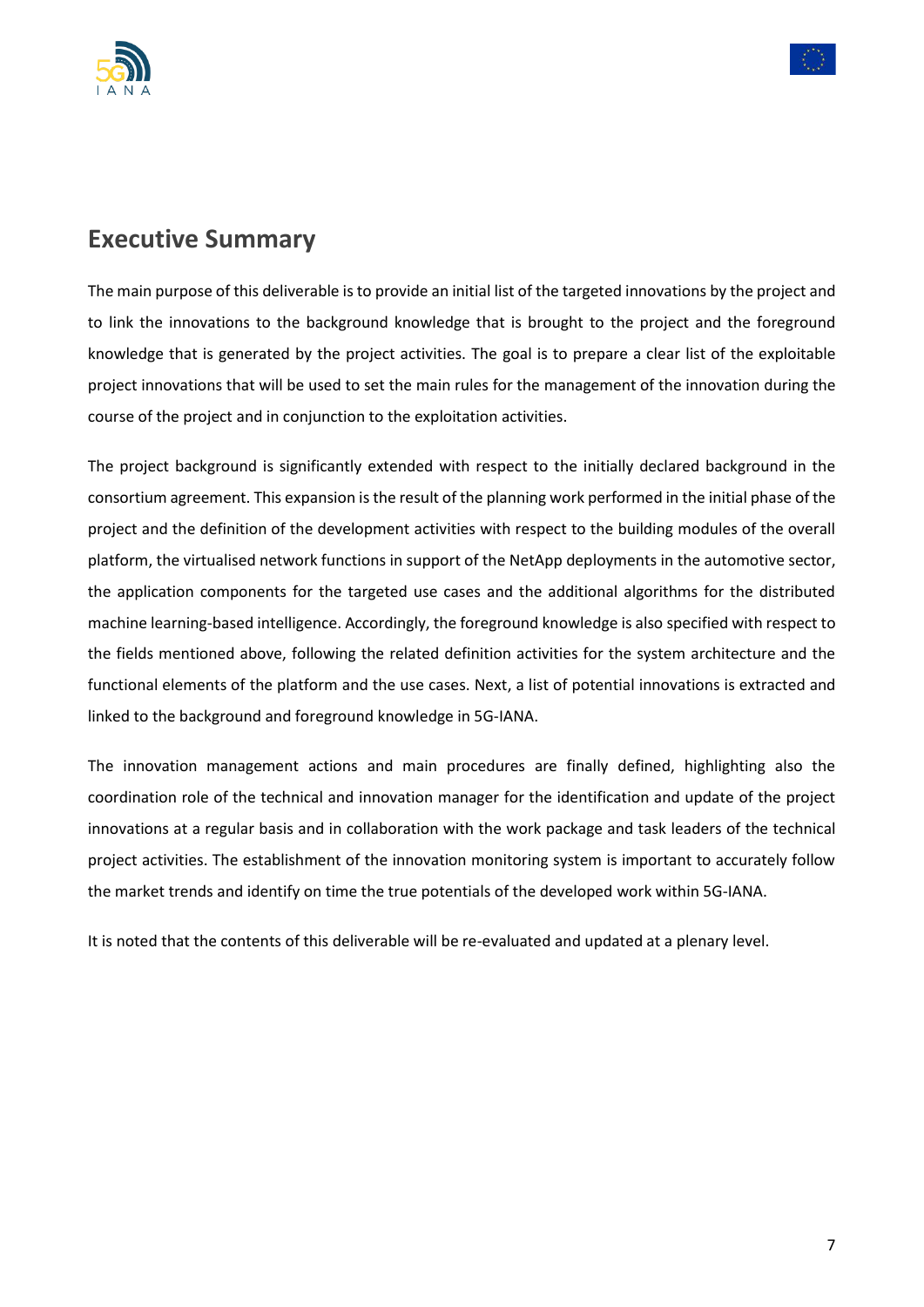



## <span id="page-7-0"></span>**1. INTRODUCTION**

#### <span id="page-7-1"></span>**1.1. Purpose and scope**

5G-IANA recognizes the importance of innovation management and accounts for innovation management activities across the project's lifecycle. Beyond the project's main technical objectives towards the development and demonstration of the enabling framework for the onboarding, deployment and management of innovative NetApp solutions in the automotive sector, the project's methodology ensures that exploitation and innovation management are core features in its structure. To this end, the Innovation Management task aims at identifying and analysing the innovation potentials of 5G-IANA and providing additional information and directions.

This deliverable describes the project's innovation management methodology, developed to support and ensure the successful exploitation of the project results as well as the conversion of these results into innovative success stories. In particular, the innovation management activities include:

- The identification of the background knowledge that is required by the contributing partners in the various technical development activities.
- The identification of the targeted foreground knowledge split down to individual modules, software components, infrastructure capabilities that in general are expected to be developed and integrated with the goal to realise the project objectives.
- The extraction of the list that collectively presents the innovation potentials of the projects (to be used as the basis for the exploitation activities).
- The link of the innovation potentials with the background and foreground knowledge for the proper tracking of the development activities with respect to the targeted innovations.
- The continuous monitoring and update of the 5G-IANA innovations based on a set of well specified activities during the course of the project.

These activities provide notable value for the 5G-IANA project and are expected to assist in the related exploitation activities by providing a clear view of the innovation potentials and the potential impact that the integrated platform and use case NetApp solutions could bring.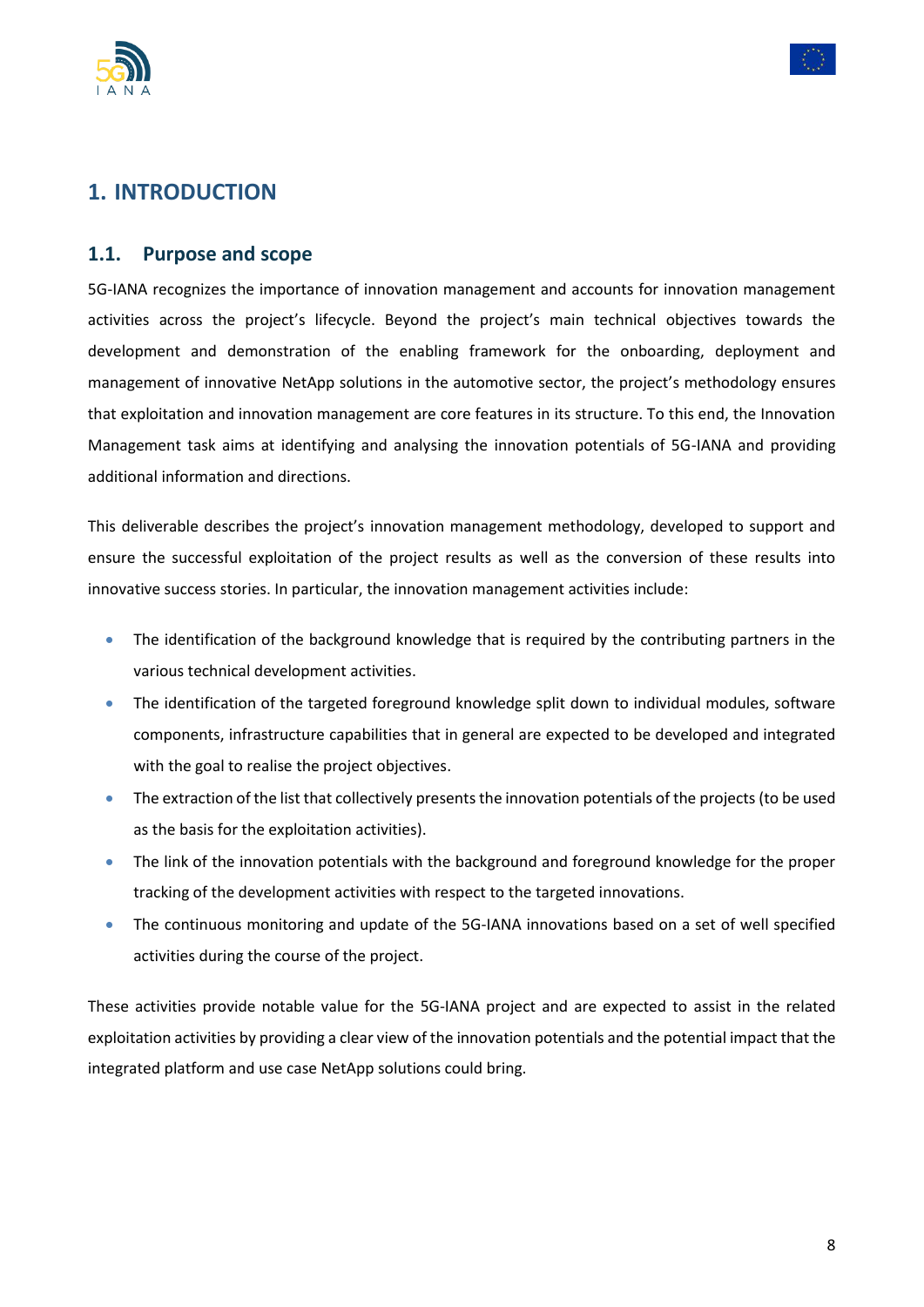



#### <span id="page-8-0"></span>**1.2. The role of Innovation management in 5G-IANA**

The innovation management in 5G-IANA is included within the technical management activities. This enables the potential innovations to be closely monitored and mapped to the progress of the technical developments. The technical management procedures are led by the technical and innovation manager (TM), who is working with the project coordinator (PC) and the work package (WP) leaders to plan, monitor and direct all general technical aspects. This includes the identification of foreground knowledge development and the potential innovations, directly from the work within the WPs. With this approach, any technical decisions can be mapped and examined alongside the targeted innovations on a WP level and therefore be interrelated directly to the planned innovations, (and in turn to the project's exploitation activities). Moreover, it is within the responsibilities of the joint technical and innovation management team to efficiently handle any conflicting choices for technical developments, avoiding their escalation to the general assembly level, while also ensure that the project's administrative actions develop the required and favourable conditions for the targeted innovation and their exploitation after the end of 5G-IANA.

#### <span id="page-8-1"></span>**1.3. IPR related guidelines based on Consortium Agreement**

The Consortium Agreement (CA) has already established a legal framework for the project in order to provide clear regulations for issues within the consortium related to the work, IP-Ownership regarding innovations and any other project outcomes. The innovation and results ownership related matters are covered in sections 8 and 9 of the CA. More specifically, section 8 deals with the handling of *results* and clarifies issues related to: a) ownership of generated results, b) transfer rights, and c) acceptable dissemination actions. Section 9 deals with the access rights to the background and foreground knowledge and defines: a) the handling of background knowledge offered to the project (including the update process for the background knowledge), b) the overall access right principles for the generated knowledge, c) the access rights for implementation, d) the access rights for exploitation, e) the access rights rules and conditions for affiliated entities, and f) the access rights for new parties entering the consortium or parties leaving the consortium.

The key guidelines dictate that:

The results of the project shall be owned by the project partner carrying out the work leading to project's results or even patentable innovations.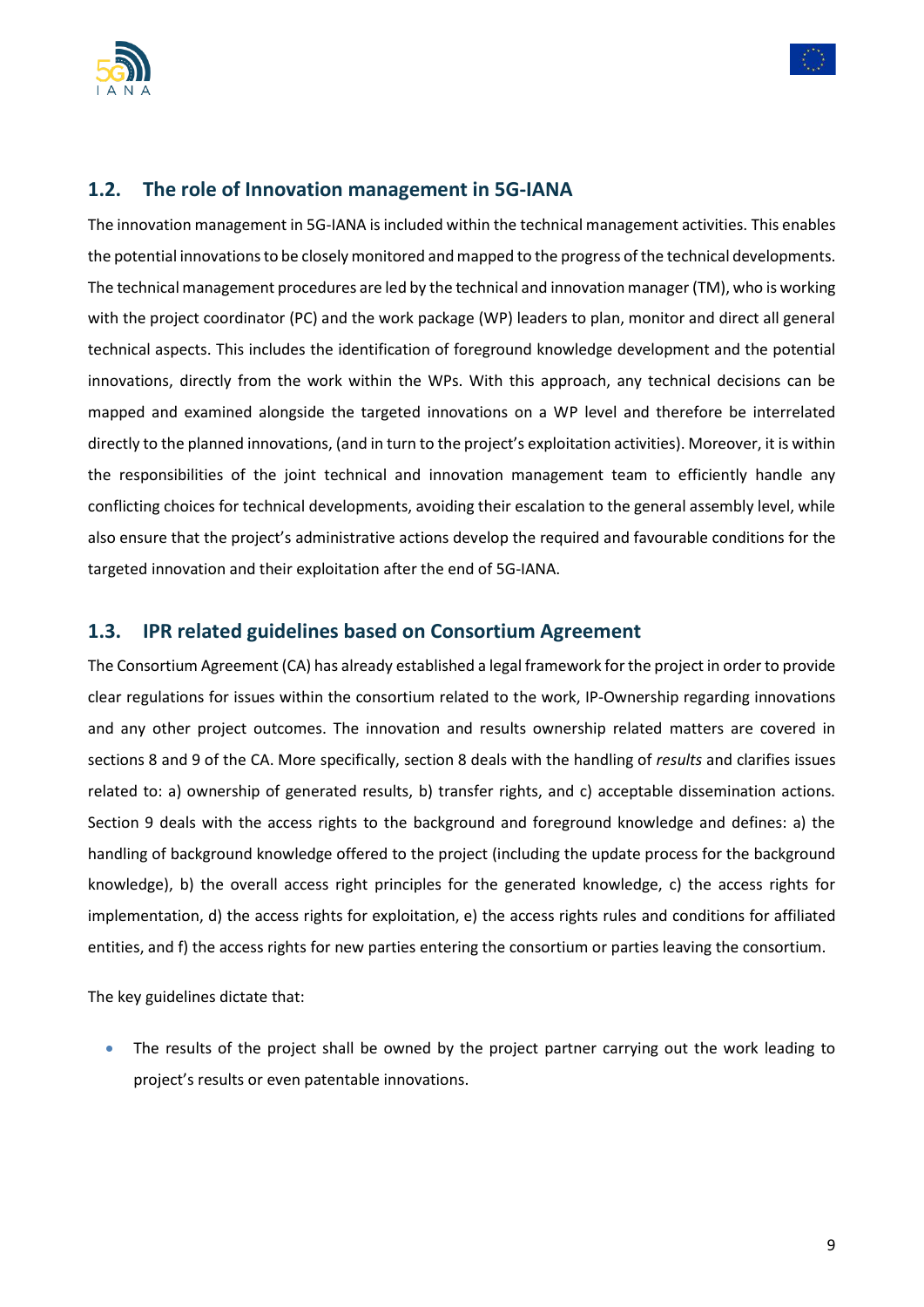



- For the cases that the results are created jointly by at least two project partners and it is not possible to distinguish between the contributions of each of the project partners, such work will be jointly owned by the contributing project partners.
- If in the course of carrying out work on the project, an invention is made having two or more contributing parties contributing to it, and it is not possible to separate the individual contributions, then such joint inventions and all related patent applications and patents shall be jointly owned by the contributing parties.

#### <span id="page-9-0"></span>**1.4. Innovation management actions as described in this deliverable**

The following sections summarise the key elements for the innovation management that will guide the related activities throughout the project and will be regularly updated according to the defined rules.

Section 2 provides an inventory for the 5G-IANA innovations focusing both on the background knowledge that is brought to the project and foreground generated knowledge as the project implementations progress.

Section 3 summarises the key innovations that are identified by the partners with potentials for exploitation after the end of the project. The innovations are also linked to the background and foreground knowledge.

Section 4 describes the general innovation management rules and procedures adopted by the project.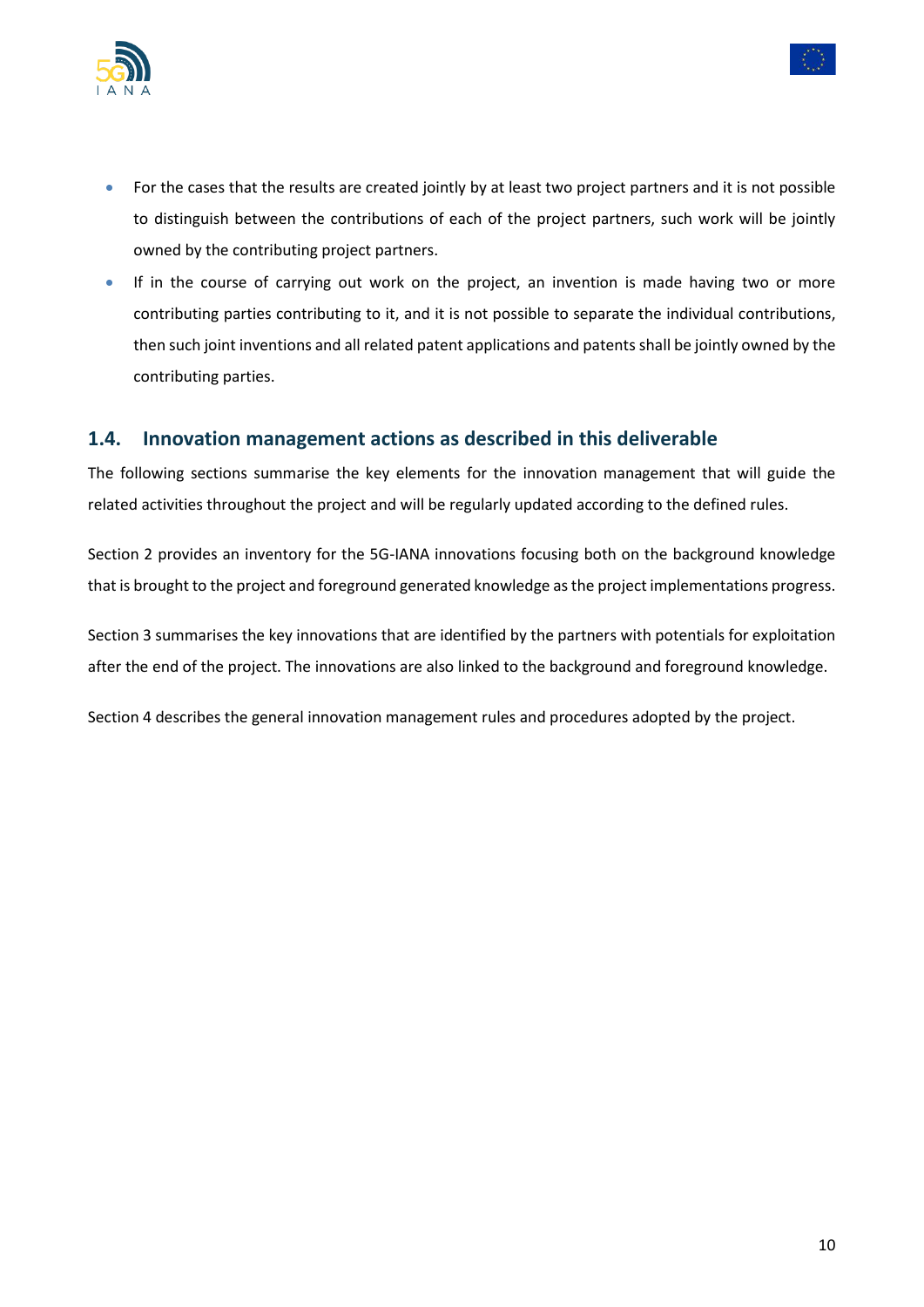



## <span id="page-10-0"></span>**2. 5G-IANA INNOVATIONS' INVENTORY**

This section provides a list of the background knowledge brought to the project and the foreground knowledge that is generated or will be generated as a result of the development activities of the project.

#### <span id="page-10-1"></span>**2.1. Background brought to the project**

The background refers to the knowledge in the form of software artefacts, modules, application algorithms and processing data, as well as infrastructure solutions and supporting hardware, that is provided by partners to the project, in order to be used for the development activities as these are denoted by the project's objectives. The background knowledge can be the basis of the developments or the medium in order to generate the project developments and results.

The initial background has been declared by partners in the CA. The goal here is to extend the initial list with the identified background entries required for achieving the project goals. This is an open list and therefore additional background can be declared at any point according to specific knowhow that the participating partners bring in view of implementing the project tasks and as long as these are in accordance with the project objectives. The new entries are introduced on the basis of mutual trust among partners and are subject to official confirmation at the general assembly level according to CA paragraph 9.1.2.

The list of declared background knowledge is also associated with the relevant field in 5G-IANA and include:

- 1. **AOEP**: referring to all platform related components for NOD, SM, MSO, Toolkit.
- 2. **Infra**: referring to the general virtualised infrastructure solutions for OBU, RSU, MEC, DC, OVM as well as to the testing infrastructure modules (software and hardware).
- 3. **VNFs**: referring to the communication type of virtualised network functions (VNFs) for supporting specific functionalities of the NetApp components upon deployment.
- 4. **UCApp**: referring to the application components in support of the deployed and evaluated use cases and the part of the NetApp implementations linked to them.
- 5. **DML**: referring to the related algorithm solutions and software components for supporting the distributed machine learning (DML) solutions proposed by the project.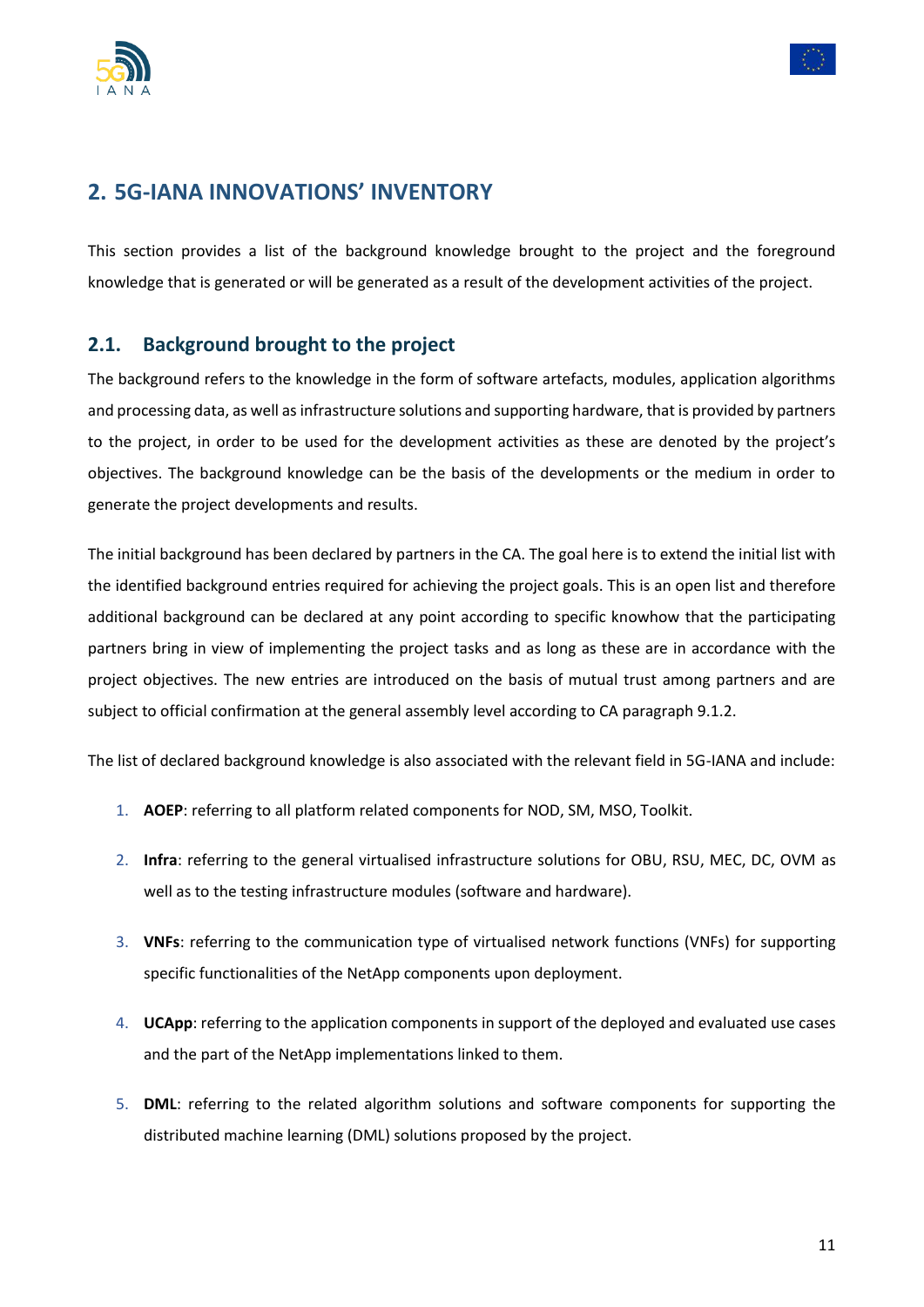



Furthermore, all the listed background entries are classified according to their IP ownership protection status which at this stage consider the cases of:

- Copyright: referring to IP protected background
- Open: referring to open background
- Mixed: referring to modules that contain both open and copyright protected modules, typically in the form of open interfaces over protected core framework.

Additional categories that are considered for the future include:

- Registration: referring to open background which usage is made though available under certain conditions upon user registration and approval by the owner
- Agreement: referring to background which usage is governed by special restrictions and rules that are made available after NDA.

The list of collected background is provided below in [Table 2-A.](#page-11-0)

<span id="page-11-0"></span>

| BG#          | Relevant<br>background                      | Relevant field Contributing<br>in 5G-IANA | Partner        | Short description                                                                                                                                                                                                                                                                           | IP protection | <b>TRL</b> |
|--------------|---------------------------------------------|-------------------------------------------|----------------|---------------------------------------------------------------------------------------------------------------------------------------------------------------------------------------------------------------------------------------------------------------------------------------------|---------------|------------|
| <b>BG1.1</b> | <b>Vertical Application</b><br>Orchestrator | 1. AOEP                                   | <b>UBITECH</b> | An application orchestrator for the<br>onboarding and lifecycle management<br>of application components                                                                                                                                                                                     | Copyright     | 5          |
| <b>BG1.2</b> | Intent API<br>framework                     | 1. AOEP                                   | <b>UBITECH</b> | REST-based communication for<br>application features translation to slice<br>requirement                                                                                                                                                                                                    | Open          | 5          |
| <b>BG1.3</b> | 5G Apps & Services<br>Catalogue             | 1. AOEP                                   | <b>NXW</b>     | Catalogue platform enabling the<br>management of heterogeneous<br>elements in a 5G ecosystem and across<br>multiple administrative domains (e.g.,<br>NFV descriptors/packages, MEC<br>application descriptors)                                                                              | Open          | 5          |
| <b>BG1.4</b> | <b>Vertical Slicer</b>                      | 1. AOEP                                   | <b>NXW</b>     | Orchestration platform capable of<br>handling the modelling and life cycle<br>management of Vertical services across<br>multi-technology and multi-domain<br>network slices (e.g., including the<br>provisioning and configuration of radio,<br>5G Core and transport network<br>resources) | Open          | 5          |

#### **Table 2-A: List of background knowledge to be used in the project**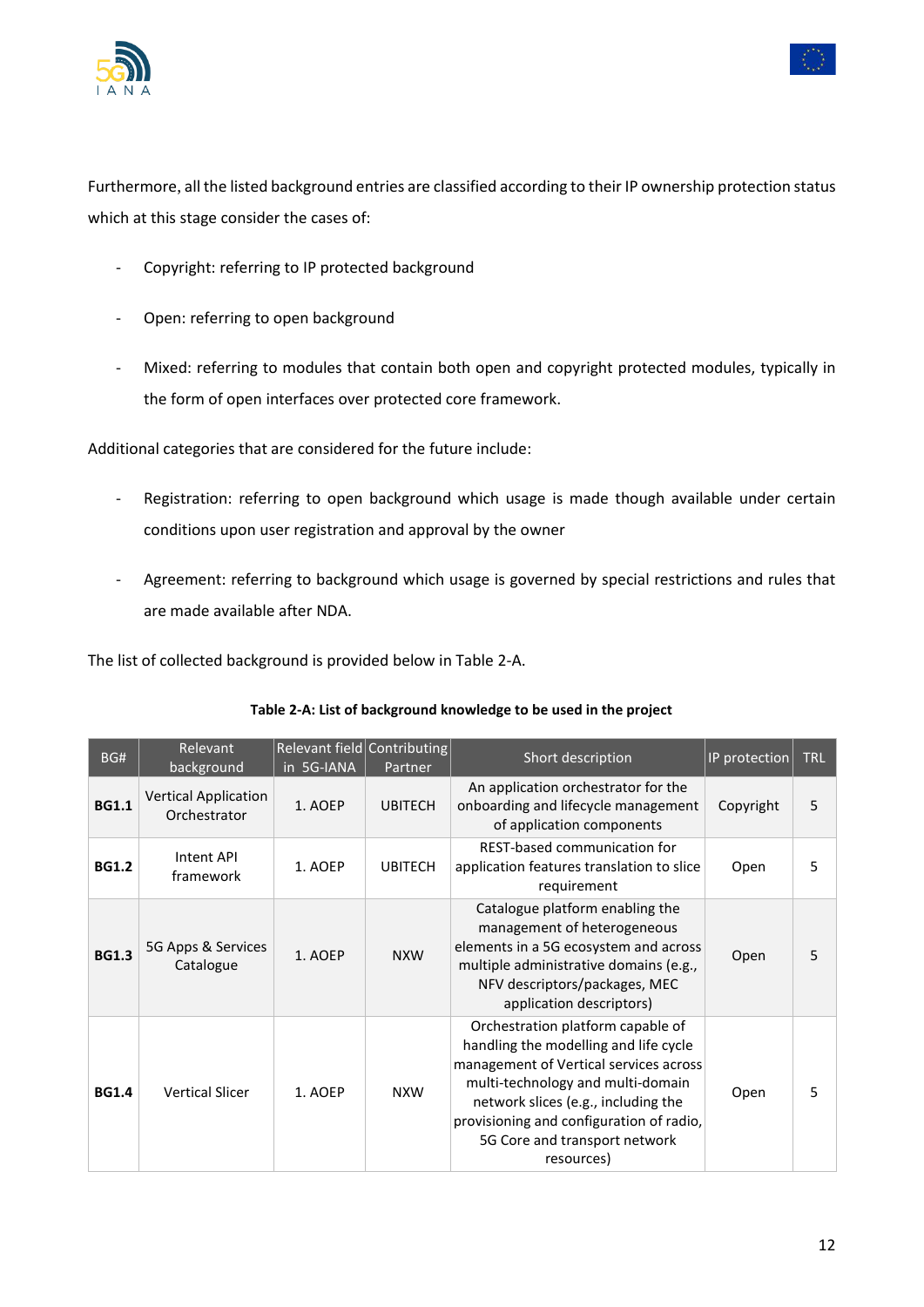



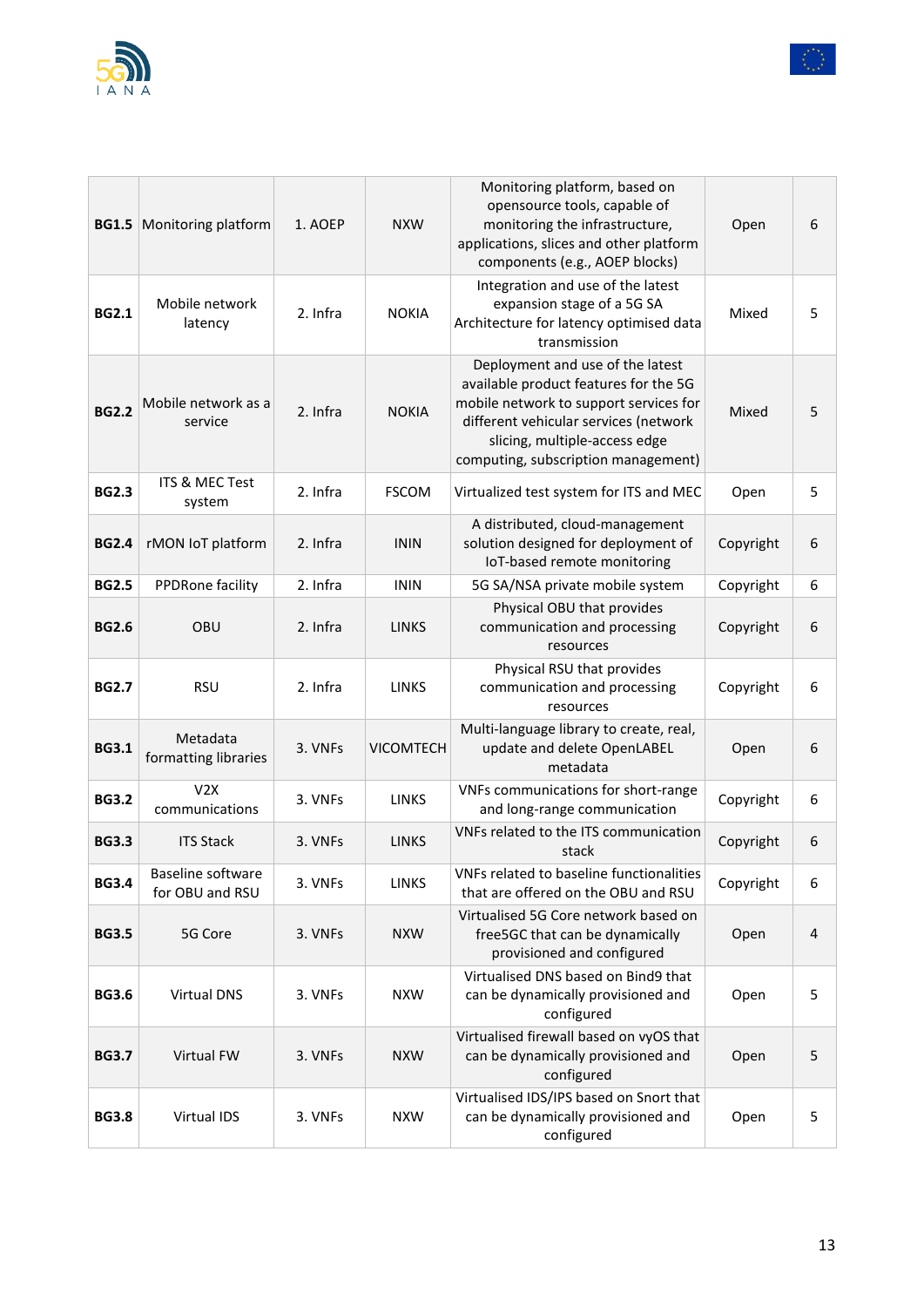



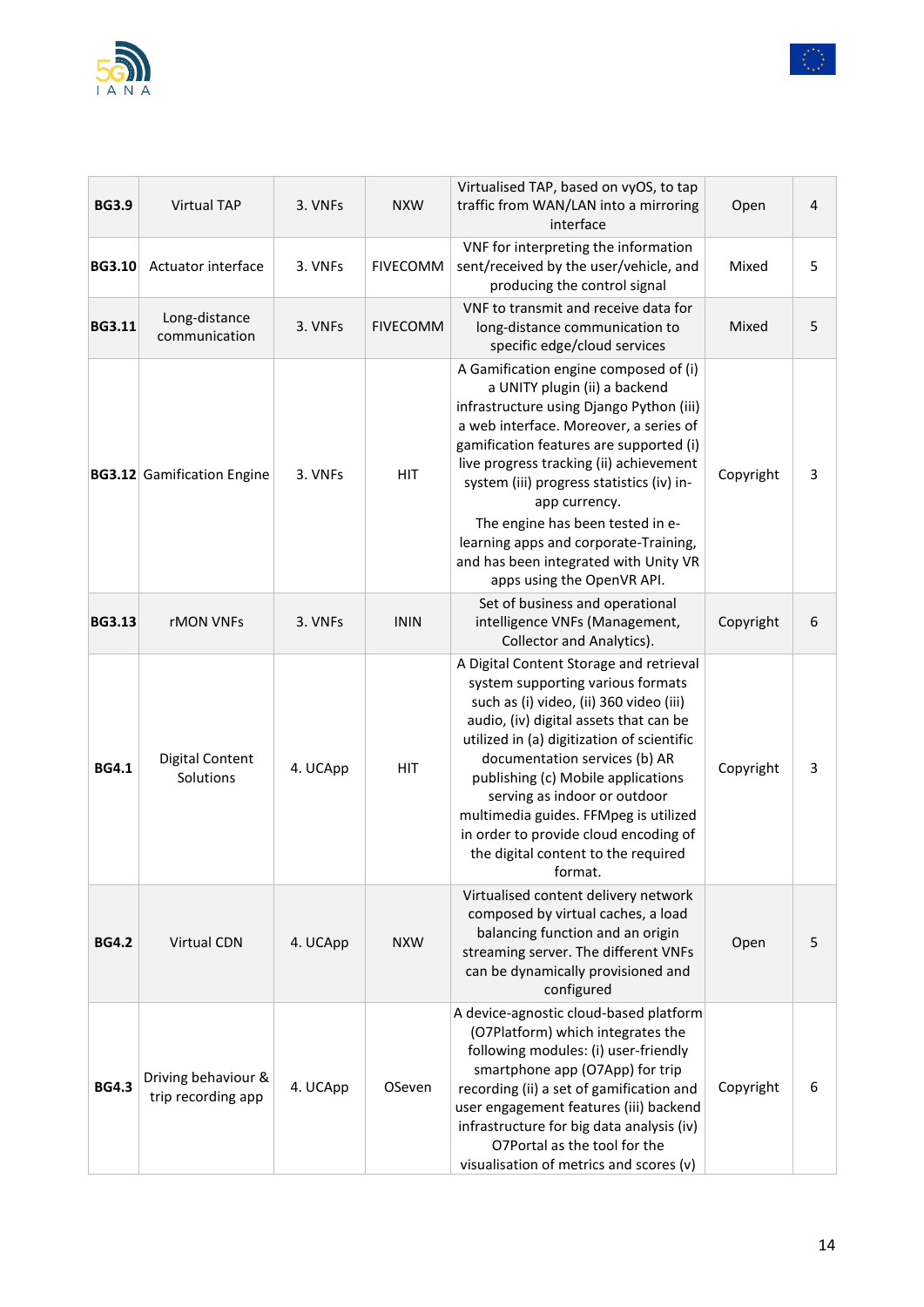



| machine learning and big data<br>algorithms (vi) scoring models for the<br>evaluation of driving behaviour. |  |
|-------------------------------------------------------------------------------------------------------------|--|
|-------------------------------------------------------------------------------------------------------------|--|

## <span id="page-14-0"></span>**2.2. New developments (foreground) planned**

The foreground refers to the knowledge in the form of software artefacts, modules, application algorithms and processing data, as well as extensions in the infrastructure and supporting hardware, that is generated by the project's partners, during the course of the project and according to the planned development activities following the project's objectives. Therefore, the foreground knowledge represents the results and developments of the project.

The list of identified foreground knowledge is summarised in [Table 2-B.](#page-14-1) This is an open list that collects information from the implementation activities of the project and updates it on a regular basis as defined in management of innovation section 4.

Similar as in the case of the background, the entries are classified according to the 5G-IANA development fields where they apply and the applied IP protection.

<span id="page-14-1"></span>

| FG#          | Expected outcome<br>(Foreground)                                  | Relevant field<br>in 5G-IANA | Contributing<br>Partner(s) | Short description                                                                                                                                                   | <b>Targeted IP</b><br>protection | Targeted<br><b>TRL</b> |
|--------------|-------------------------------------------------------------------|------------------------------|----------------------------|---------------------------------------------------------------------------------------------------------------------------------------------------------------------|----------------------------------|------------------------|
| <b>FG1.1</b> | <b>Application Graph</b><br>composer                              | 1. AOEP                      | <b>UBITECH</b>             | <b>HELM chart and TOSCA based</b><br>descriptor module for composing<br>an enhanced acyclic graph                                                                   | Open                             | 7                      |
| <b>FG1.2</b> | K8s-based<br>deployment and<br>lifecycle<br>management<br>modules | 1. AOEP                      | <b>UBITECH</b>             | Modules supporting the<br>Orchestration programmability<br>model over Kubernetes<br>infrastructure (maintaining the<br>OpenStack compatibility)                     | Copyright                        | 7                      |
| <b>FG1.3</b> | <b>Application Slice</b><br>manager                               | 1. AOEP                      | UBITECH,<br><b>NXW</b>     | Formulation of slice intent and<br>translation to specific SM format                                                                                                | Copyright                        | 7                      |
| <b>FG1.4</b> | NetApp Catalogue                                                  | 1. AOEP                      | <b>NXW</b>                 | Catalogue platform exposing a<br>REST interface to maintain and<br>manage information related to<br>available NetApps to be used to<br>compose Vertical Application | Open                             | 6/7                    |
| <b>FG1.5</b> | <b>Extended Policy</b><br>engine                                  | 1. AOEP                      | UBITECH,<br><b>ICCS</b>    | Enhancements to policy engine to<br>accept VNF metrics                                                                                                              | Copyright                        | 5                      |
| <b>FG2.1</b> | Mobile network<br>latency                                         | 2. Infra                     | <b>NOKIA</b>               | Provision of improved latency by<br>using the latest 5G product<br>features in combined with                                                                        | Mixed                            | 7                      |

| Table 2-B: List of planned artefacts to be developed during the course of the project |  |  |
|---------------------------------------------------------------------------------------|--|--|
|                                                                                       |  |  |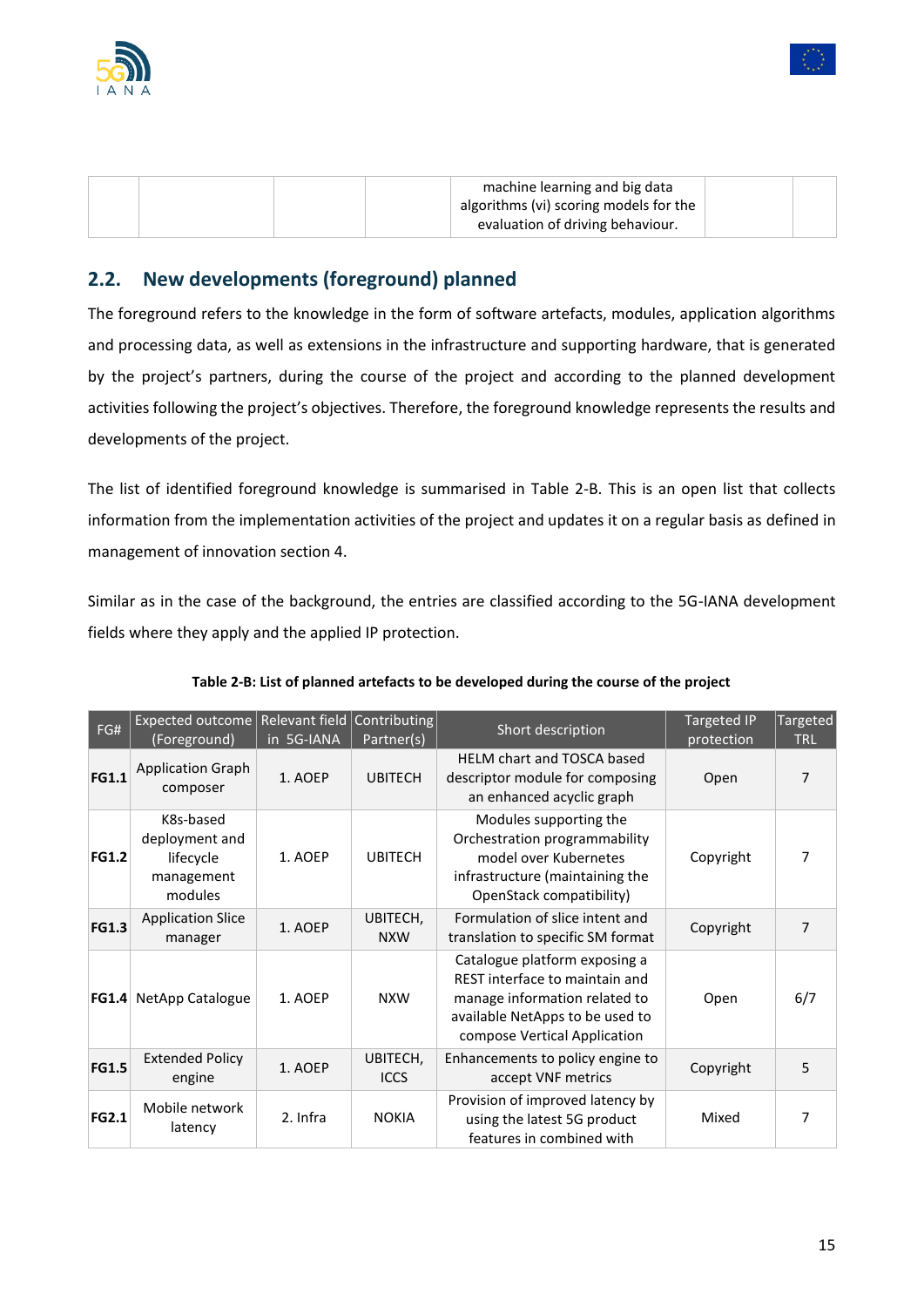

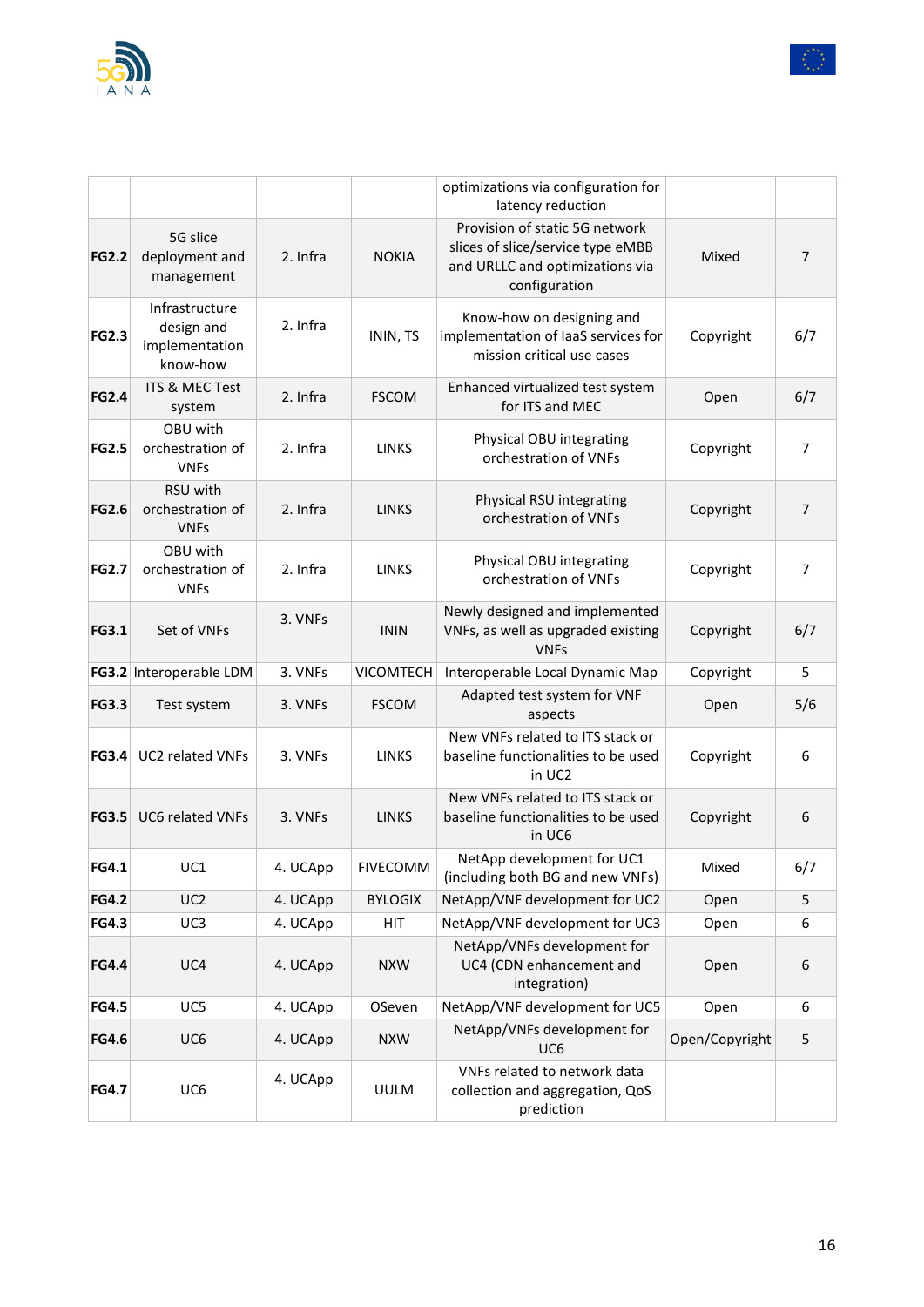



| <b>FG5.1</b> | UC3         | 5. DML | <b>HIT</b>   | Deep Neural Network solution for<br>the prediction of Field-of-View of<br>VR users for UC3. | Copyright | 5/6 |
|--------------|-------------|--------|--------------|---------------------------------------------------------------------------------------------|-----------|-----|
| <b>FG5.2</b> | UC6         | 5. DML | ICCS, UULM   | Distributed ML Orchestrator<br>(DMLO)                                                       | Open      | 4/5 |
| <b>FG5.3</b> | Test system | 5. DML | <b>FSCOM</b> | Adapted test system for ML<br>aspects                                                       | Open      | 5/6 |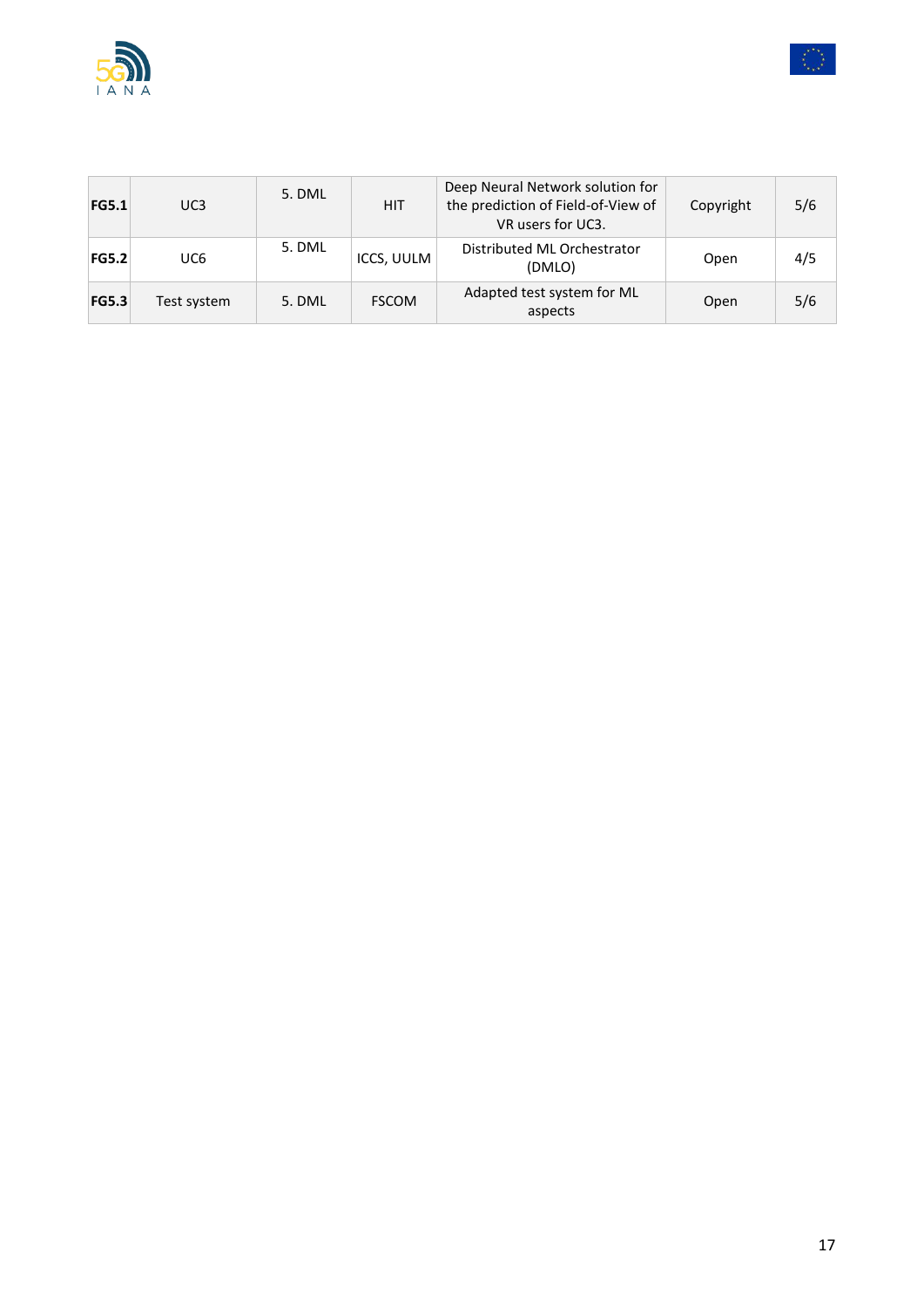



## <span id="page-17-0"></span>**3. EXPLOITABLE INNOVATIONS**

This section summarises the exploitable innovations of the project and links them to the background and generated foreground knowledge.

#### <span id="page-17-1"></span>**3.1. Targeted innovations (Exploitable assets)**

The targeted innovations are stand-alone marketable outcomes that combine a number of artifacts/modules/components and perform a certain functionality or provide a complete service cycle. Therefore, the 5G-IANA innovations are built on top of the background and foreground knowledge forming the exploitable assets of the project.

This is an important analysis step that determines also the exploitation studies that will be performed under WP7. The list of innovations (or equally the exploitable assets) is presented in [Table 3-C](#page-17-2) and is open for updates both with respect to the definition of the innovations' functionalities and the inclusion of new innovations.

<span id="page-17-2"></span>

| Inno#             | Asset                                   | Description                                                                                                                                                                                                                                                                                                                                                                                                                                                                                                                                                                                                    |
|-------------------|-----------------------------------------|----------------------------------------------------------------------------------------------------------------------------------------------------------------------------------------------------------------------------------------------------------------------------------------------------------------------------------------------------------------------------------------------------------------------------------------------------------------------------------------------------------------------------------------------------------------------------------------------------------------|
| Inno1             | <b>5G-IANA AOEP</b>                     | A complete platform framework for providing the management and orchestration of<br>network and computing resources over communication/transport infrastructures<br>enabling applications in the automotive sector to be onboarded, composed,<br>deployed and managed across different domains (vehicles, road infrastructure, MEC<br>nodes and cloud resources).                                                                                                                                                                                                                                               |
| Inno <sub>2</sub> | NOD module                              | A framework for the orchestration of Vertical Applications composed by different<br>NetApps that includes: a) the NetApp development environment for the onboarding<br>of the application components and metamodels, b) the dynamic on-the-fly<br>deployment of NetApps as Vertical Application components, in the form of<br>compatible slice requests, according to their service requirements, c) the real-time<br>life-cycle management of NetApps based on monitoring information and runtime<br>policy criteria.                                                                                         |
| Inno <sub>3</sub> | NOD analytics<br>framework              | Monitoring analytics and policy enforcement over automotive driven data<br>framework to further enhanced with intelligent (AI/ML driven) decision mechanisms.                                                                                                                                                                                                                                                                                                                                                                                                                                                  |
| Inno4             | On-air mobile test<br>network evolution | An on-air mobile test network targets the testing of the reliability of newly developed<br>product features and their suitability for a range of services. The features must meet<br>both the requirements of legacy services such as broadband Internet access as well<br>as to improve the provision of novel services such as IoT and V2X.<br>Network slicing is a novel network capability introduced with the 5G specifications.<br>Hand-on experience with network slicing deployment is gained during the project<br>period. Insights and problems deploying the network slicing solution for vehicular |

#### **Table 3-C: List of targeted innovations in the form of exploitable project assets**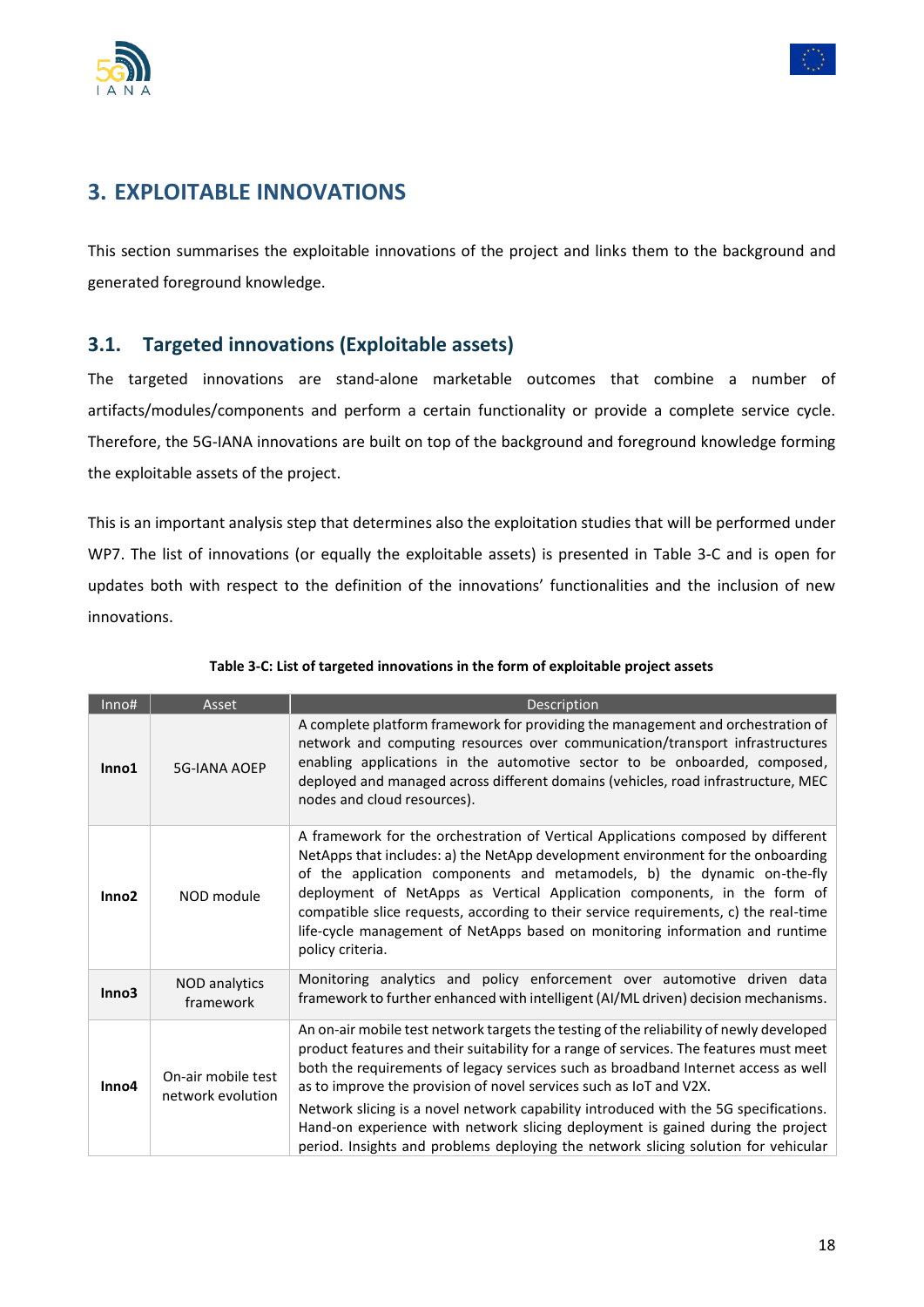



|                   |                                                           | services will be reported to product development teams with the objective to<br>improve future network slicing solutions.<br>Different radio interface configurations are tested for their suitability for services<br>such as V2X. Suitability e.g. may include frequency band specific throughput rates,<br>latencies, reliability, etc. Suitable options are reported to product development and<br>may become service specific default options for operators. |
|-------------------|-----------------------------------------------------------|-------------------------------------------------------------------------------------------------------------------------------------------------------------------------------------------------------------------------------------------------------------------------------------------------------------------------------------------------------------------------------------------------------------------------------------------------------------------|
| Inno <sub>5</sub> | <b>ITS &amp; MEC Test</b><br>system                       | Enhanced ITS and MEC test systems complemented by ML and VNF components for<br>future use in test projects and standardisation activities.                                                                                                                                                                                                                                                                                                                        |
| Inno6             | Manoeuvre<br>Coordination<br>Autonomous<br>Driving        | Design and development of autonomous vehicle related VNF, NetApp and vertical<br>NetApp for the manoeuvre coordination use case.                                                                                                                                                                                                                                                                                                                                  |
| Inno7             | Parking circulation<br>& high risk hotspot<br>detection   | Design and development of two VNFs deployed on the MEC, for detecting parking<br>circulation & high risk hotspots, and the related NetApp. The parking circulation<br>feature will create heat maps across areas and times of day to assist the driver in<br>finding a parking spot; the high risk detection feature will provide notifications to the<br>driver if they are entering a high risk road segment, in order to adjust their driving<br>behaviour.    |
| Inno <sub>8</sub> | Field-of-View<br>Prediction-Assisted<br>360° Video Slicer | Design and development of a 360° Video Slicer that utilizes a SoA Deep Neural<br>Network Architecture to predict the feature Field-of-View of all users to optimize the<br>video stream delivery to minimize network/computational resource consumption<br>and allow a larger number of spectators.                                                                                                                                                               |
| Inno9             | 5G IoT NetApp                                             | Improved distributed, cloud-management solution (based on the background<br>knowledge of the partner), designed for deployment of IoT-based remote monitoring<br>and sensing aimed at collecting and analysing data sent by (5G) IoT devices being<br>connected to and managed by the platform.                                                                                                                                                                   |
| Inno10            | <b>DML</b> framework                                      | Design and development of a Distributed Machine Learning (DML) framework, that<br>will enable ML-based applications of Automotive Vertical players to be deployed and<br>run over the network infrastructure.                                                                                                                                                                                                                                                     |
| Inno11            | Orchestrated OBU<br>and RSU                               | Physical OBU and RSU enhanced to integrate management and orchestration of<br>VNFs.                                                                                                                                                                                                                                                                                                                                                                               |
| Inno12            | Remote driving<br>application                             | Design and development of a remote driving application based in 8 VNFs, deployed<br>both at the OBU and the edge of the network. The vehicle sends constantly the<br>camera and sensing feeds, which permit the driver to take decisions and provide the<br>orders. Deep learning is also used to provide information about the surroundings.<br>Warnings are activated in case that specific events happen.                                                      |

## <span id="page-18-0"></span>**3.2. Innovations linked to FG and BG**

The innovations are mapped next to the identified foreground and background knowledge. This is presented in [Table 3-D](#page-19-0) and provides a link between the generated results and project developments, the main contributing partners (ahead of the final development) and the agreed IP protection level.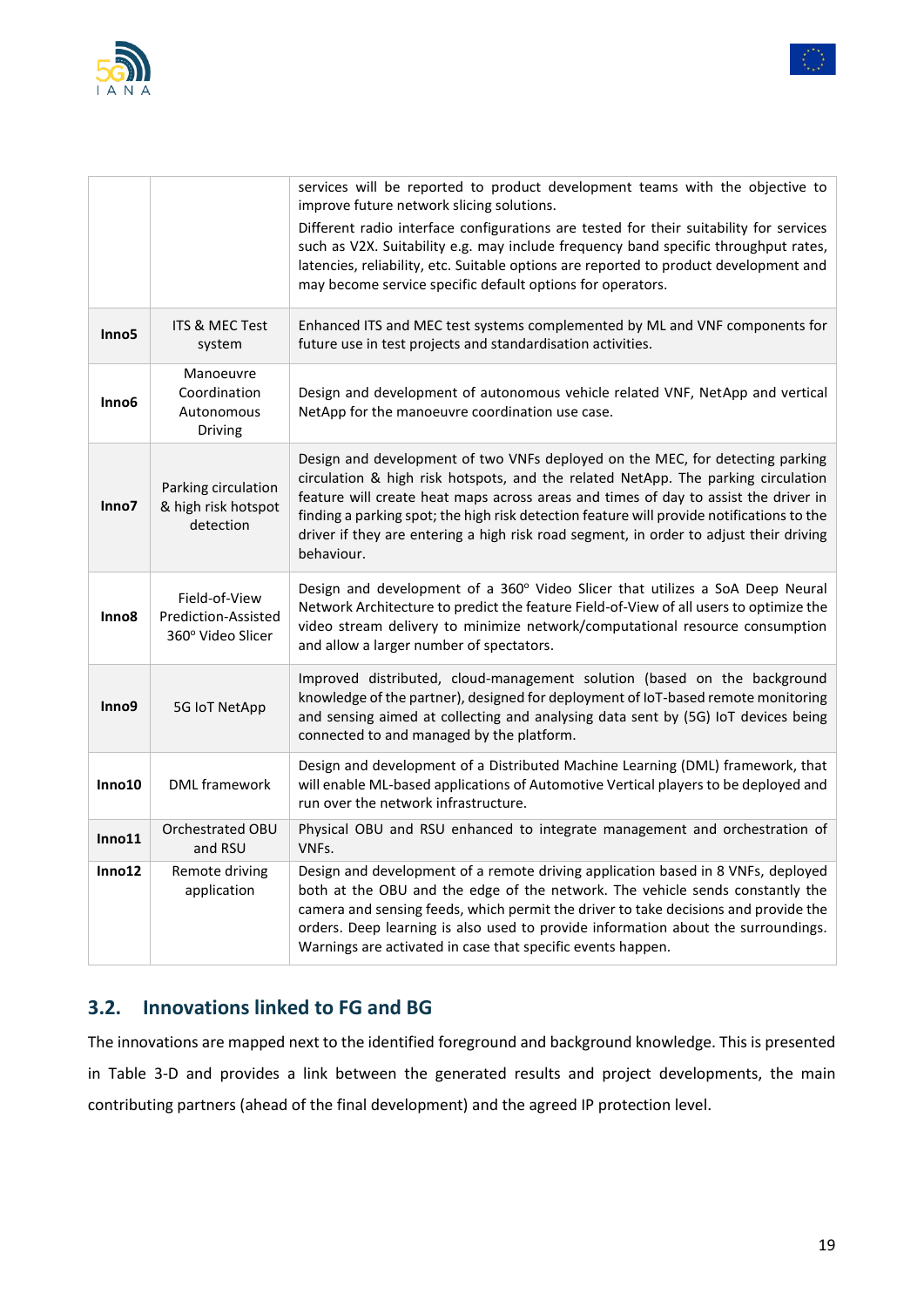



<span id="page-19-0"></span>

| Inno#             | Asset                                                         | Related<br>$\mathsf{B}\mathsf{G}$ | Related<br>FG                           | <b>TRL</b><br>improvement | Main<br>Partner(s)     | Contributing<br>partner(s) | IP protection<br>level |
|-------------------|---------------------------------------------------------------|-----------------------------------|-----------------------------------------|---------------------------|------------------------|----------------------------|------------------------|
| Inno1             | <b>5G-IANA AOEP</b>                                           | BG1.1-5<br>BG3.1-9                | FG1.1-5                                 | $4\rightarrow 7$          |                        | ${ALL}$                    | Mixed                  |
| Inno <sub>2</sub> | NOD module                                                    | BG1.1,<br><b>BG1.3</b>            | $FG1.1-2$<br>FG1.4                      | $5\rightarrow 7$          | UBITECH,<br><b>NXW</b> | <b>ICCS</b>                | Mixed                  |
| Inno3             | <b>NOD</b> analytics<br>framework                             | BG1.1,<br><b>BG1.5</b>            | FG.1.5                                  | $3 \rightarrow 5$         | UBITECH,<br><b>NXW</b> |                            | Copyright              |
| Inno4             | On-air mobile test<br>network<br>evolution                    | BG2.1,<br><b>BG2.2</b>            | FG2.1-3<br>FG2.5-7                      | $5 \rightarrow 7$         | <b>NOKIA</b>           | ININ, TS                   | Mixed                  |
| Inno <sub>5</sub> | <b>ITS &amp; MEC Test</b><br>system                           | BG2.3,<br><b>BG3.3</b>            | FG2.4,<br>FG3.3-4<br>FG4.6-7<br>FG5.2-3 | $5 \rightarrow 7$         | <b>FSCOM</b>           | UULM, NXW,<br><b>LINKS</b> | Open                   |
| Inno <sub>6</sub> | Manoeuvre<br>Coordination<br>Autonomous<br>Driving            | BG2.6-7<br><b>BG3.2</b>           | FG3.3-4<br>FG4.2                        | $5\rightarrow 7$          | <b>BYLOGIX</b>         | LINKS,<br>5COMM            | Open                   |
| Inno7             | Parking<br>circulation & high<br>risk hotspot<br>detection    | <b>BG4.3</b>                      | FG3.2<br>FG4.5                          | $6 \rightarrow 7$         | <b>O7</b>              | 5COMM,<br><b>VICOMTECH</b> | Copyright              |
| Inno <sub>8</sub> | Field-of-View<br>Prediction-<br>Assisted 360°<br>Video Slicer | BG3.12,<br>BG4.1                  | FG4.3,<br>FG5.1                         | $3 \rightarrow 5$         | <b>HIT</b>             | 5COMM                      | Copyright              |
| Inno9             | 5G IoT NetApp                                                 | BG2.4-5<br>BG3.13                 | FG3.1<br>FG4.6-7                        | $6 \rightarrow 7$         | <b>ININ</b>            | UULM, NXW                  | Copyright              |
| Inno10            | <b>DML</b> framework                                          |                                   | FG4.7,<br>FG 5.1,<br>FG 5.2,<br>FG 5.3  | $3\rightarrow 5$          | <b>UULM</b>            | ICCS                       | Mixed                  |
| Inno11            | Orchestrated<br>OBU and RSU                                   | BG2.6-7<br>BG2.7,<br><b>BG3.4</b> | FG2.5-6                                 | $6 \rightarrow 7$         | <b>LINKS</b>           |                            | Copyright              |
| Inno12            | Remote driving<br>application                                 | BG3.10,<br>BG3.11                 | FG4.1                                   | $5 \rightarrow 7$         | 5COMM                  | LINKS, NOKIA,<br>VICOMTECH | Mixed                  |

#### **Table 3-D: Innovations' mapping to BG, FG, TRL, contributors, and IP**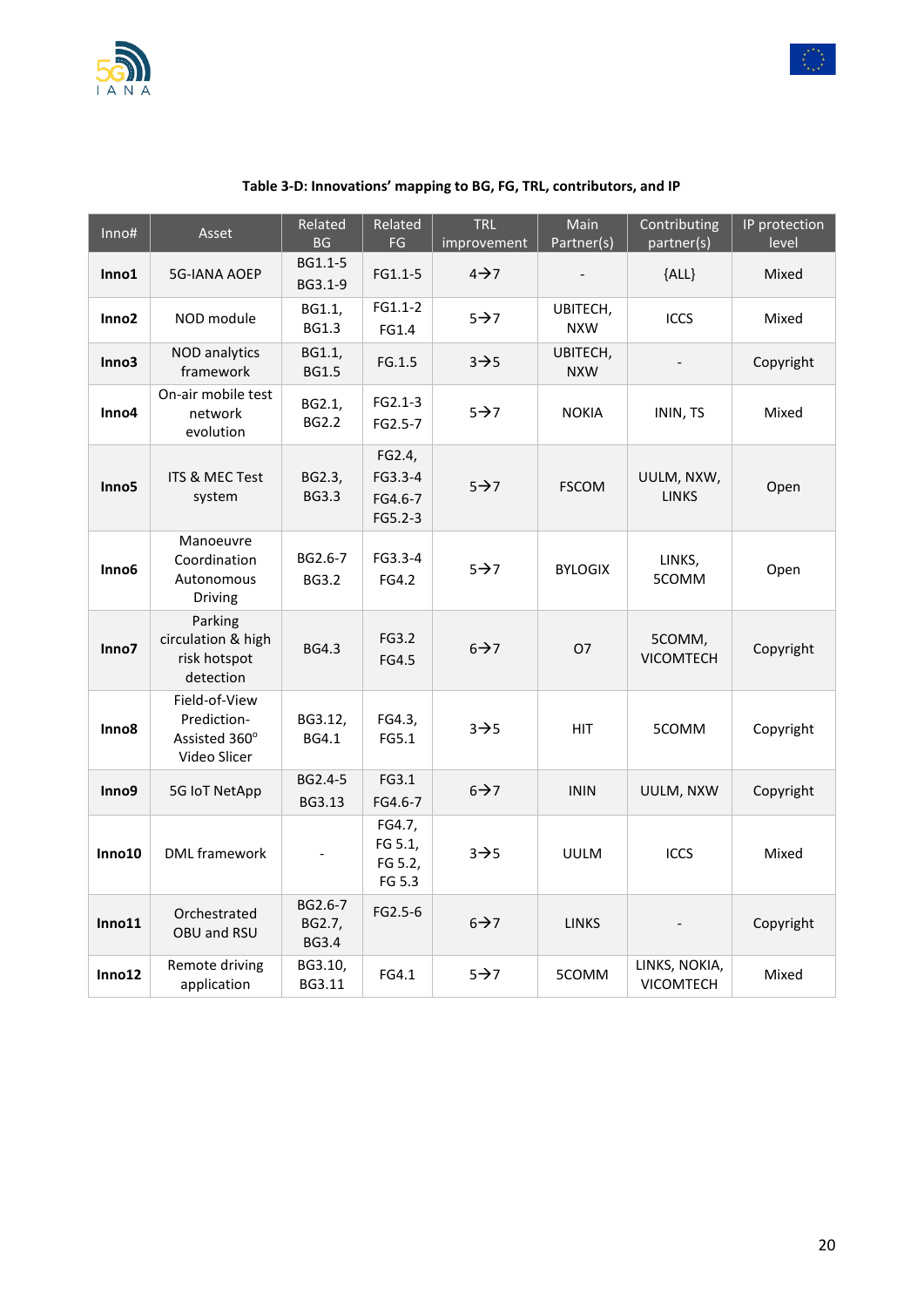



## <span id="page-20-0"></span>**4. MANAGEMENT OF INNOVATION**

This section highlights the main goals for the innovation management procedure, including the key performance indicators identified for classifying the targeted innovations and the overall monitoring system for the identification, listing and update of the generated innovations in 5G-IANA.

#### <span id="page-20-1"></span>**4.1. General outline of management**

The main goals for the management of innovation include:

- 1. the constant awareness of the project status with respect to the identified innovative outcomes,
- 2. the monitoring of activities with respect to potential innovations (including new innovations driven by market needs),
- 3. the readiness to generate new innovation pathways potentially exceeding the project objectives.

The technical and innovation manager is responsible to monitor the related activities and involve all the partners contributing to the project's developments to report the status as well as new potential opportunities at a regular basis. The updates are monitored at a plenary level within 4-month intervals and by the completion of the project's milestones and deliverables on technical activities.

The adopted procedure relies in the close collaboration between technical and innovation manager and the technical development team of the project with the goal to exploit the potential of project's innovations and provide guidance on project's technology choices based on existing and emerging market trends. Task leaders submit information on innovations or technology choices arising within their tasks. This information will encapsulate the following:

- A. a description of the innovation or technology choice,
- B. justification for considering the particular outcome as innovation or justification for making this technology choice,
- C. analysis of alternatives choices and indications on market trends as perceived by the technical experts.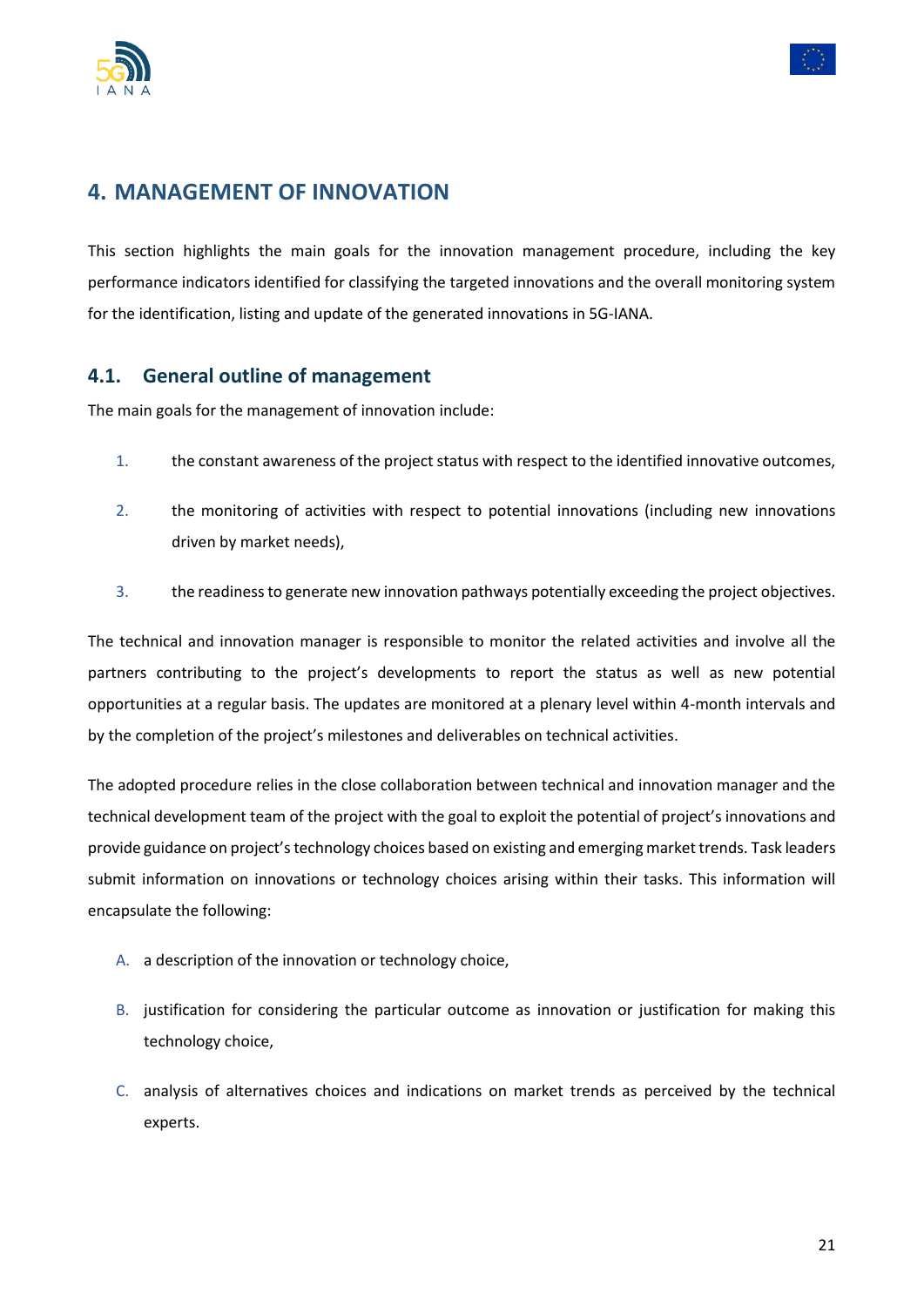



This procedure extends towards T7.4 - Exploitation strategy, and can be used as input for the market related reports and analysis work.

### <span id="page-21-0"></span>**4.2. Key Performance Indicators and Monitoring System**

For an effective monitoring action, firstly key performance indicators are to be determined and a monitoring system in parallel with the innovation system is to be established.

#### **4.2.1. Key Performance Indicators**

<span id="page-21-1"></span>Key performance indicators for Innovation Solutions are determined as follows:

• Timing:

This indicates the position of the innovation with respect to market needs and most importantly the estimated time for the market penetration. It is extracted after the market analysis and exploitation plan per innovation, following the studies in WP7.

• TRL level:

This indicates the technology readiness level at the time of the project end and can also be linked to the exploitation plans after the end of the project with an indication towards TRL 9.

• Discrepancy from objective:

The specific category links the innovation with the objectives of 5G-IANA. It is an indication that shows whether the innovation follows the specific project targets or is extracted from the workplan and can be used to provide additional capabilities beyond the project objectives.

• Possible IPR:

This provides an indication of the expected IPR that will follow the innovation. It can be linked to partners exploitation plans and TRL phases.

• Number of new ideas:

This is a more forward-looking indicator that reflects the number of further development and innovations ideas derived from the targeted innovation. It is also linked to the exploitation plans of the individual partners and other related activities that are pursued in the topic of research.

#### **4.2.2. Innovation Monitoring System**

<span id="page-21-2"></span>Key performance indicators are to be followed up closely in relation to the work plan and related tasks. The technical and innovation manager together with all WP and task leaders form the core of an Innovation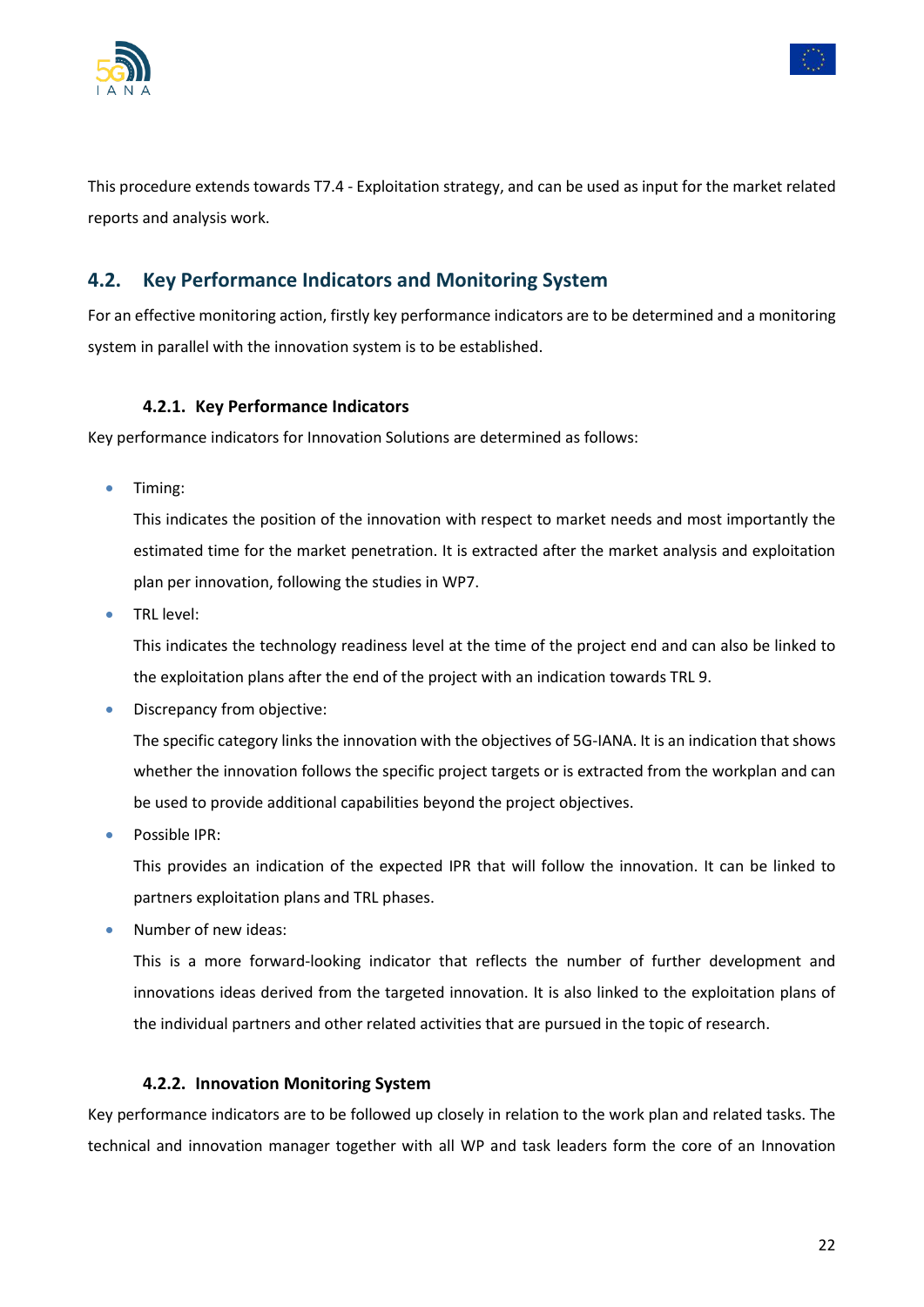



Monitoring Team which actively monitors the activities and participates in the exchange of the development status information, with respect to platform module developments, the use case (NetApp) components and the infrastructure set up and specificities. These members together form the innovation culture and facilitate innovation enabling factors to develop the Innovation Solutions determined successfully and also to come up with new ideas and Innovation Solutions.

For the monitoring of the innovation results, a system is to be formed and used rigorously, primarily after M09 of the project following the initial design phase of the project and prior to the development phase. The following system will be the main process for monitoring the key performance indicators:

- 1. Keep regular audit of (external) state-of-the-art and of (internal) project work. (In conjunction also with WP7 exploitation and IPR management activities).
- 2. Ensure favourable conditions for the foreseen innovations in Project and develop an innovation process to monitor the innovation within the project:
	- a. Follow up "Consortium Agreement" for industrial rights sharing protocol, so that a favourable and transparent working environment is formed
	- b. Form a system to resolve and eliminate any possible conflicts rapidly
	- c. Form a virtual system for brainstorming and exchange ideas (using for example the project's internal SharePoint online working space)
	- d. Reserve a certain time during each consortium face-to-face meeting for monitoring innovation solutions and brainstorm on possible new innovation solutions.
- 3. Check and, if needed, take necessary actions to ensure that claimed innovations are being developed within the project.
- 4. Get feedback from Innovation Solutions responsible partners with adequate periods and follow up the development.
- 5. Identify and promote innovations arising during the course of the project work: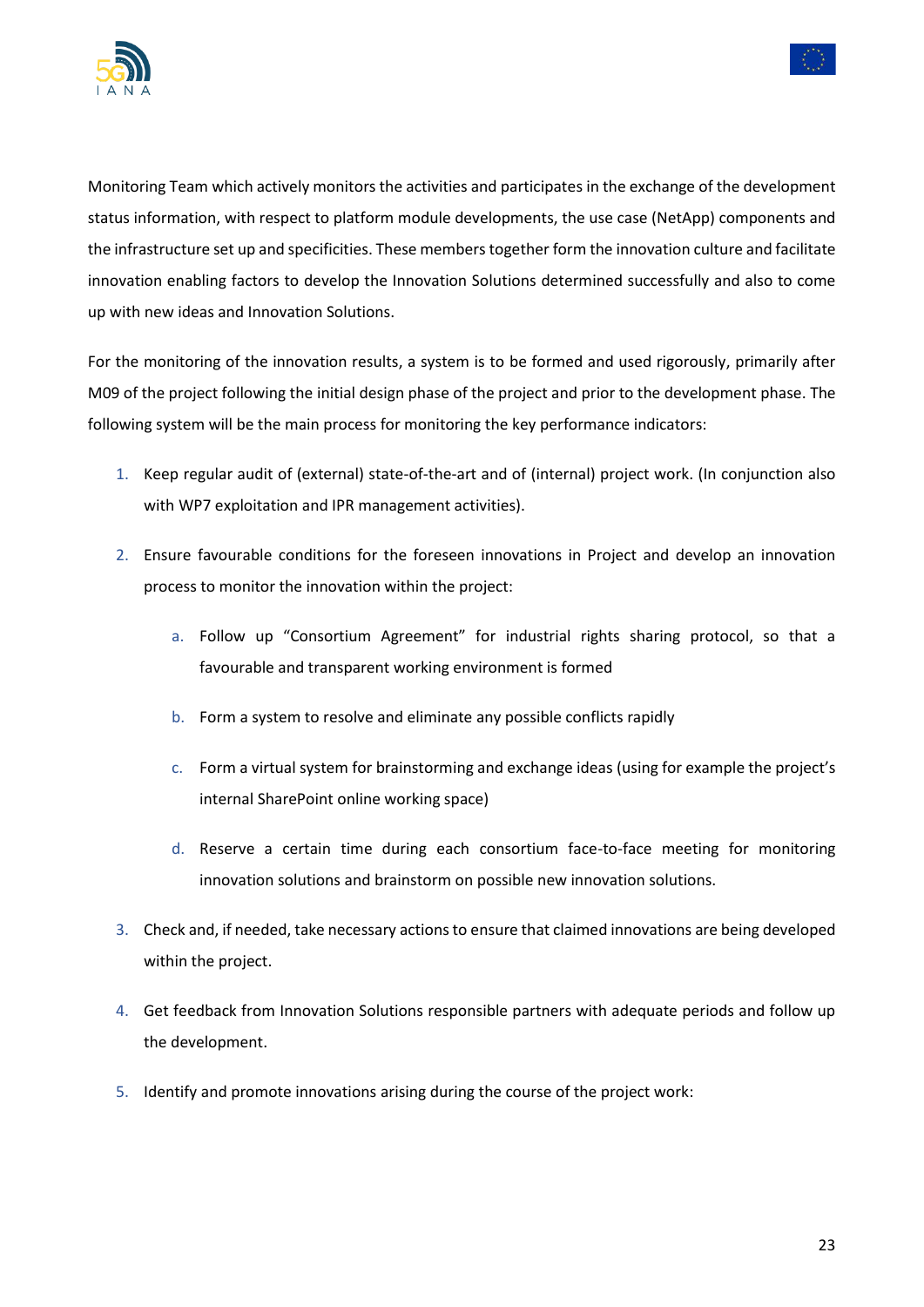



- a. Create an online portal for new ideas: a directory in the project internal file repository has been created to collect new innovation ideas.
- b. Innovation Management Team to evaluate the possible applications of the new ideas.